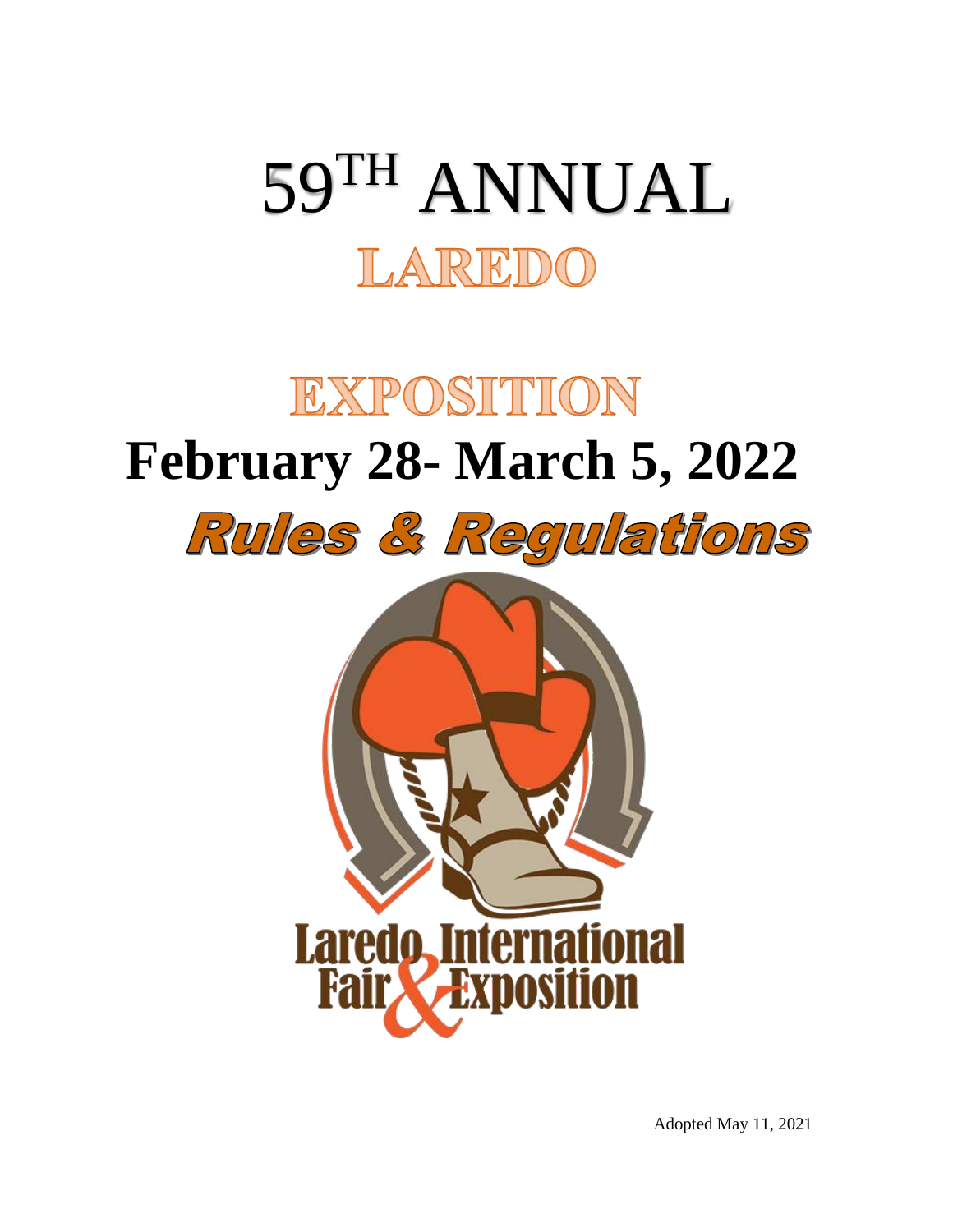## LIVESTOCK, POULTRY & RABBITS HIGHLIGHTS FOR 2022

| $\bullet$ | <b>FAIR DATES</b>                                              | LIFE 2022 - First day will begin on Tuesday, March 1, 2022 |                           |             |  |
|-----------|----------------------------------------------------------------|------------------------------------------------------------|---------------------------|-------------|--|
|           | <b>Species Closing Date</b>                                    |                                                            | <b>Validation Date</b>    | <b>Time</b> |  |
|           | <b>Steers</b>                                                  | September 8, 2021                                          | <b>September 11, 2021</b> | 8:00 A.M.   |  |
|           | Lambs                                                          | <b>October 6, 2021</b>                                     | <b>October 9, 2021</b>    | 8:00 A.M.   |  |
|           | Goats                                                          | <b>October 6, 2021</b>                                     | <b>October 9, 2021</b>    | 8:00 A.M.   |  |
|           | <b>Swine</b>                                                   | <b>December 1, 2021</b>                                    | <b>December 4, 2021</b>   | 8:00 A.M.   |  |
|           | <b>Poultry</b>                                                 | <b>December 1, 2021</b>                                    |                           | 8:00 A.M.   |  |
|           | (Individual Dispersal Date for turkeys, broilers and roasters) |                                                            |                           |             |  |
|           | <b>Rabbits</b>                                                 | <b>December 1, 2021</b>                                    | <b>January 29, 2022</b>   | 8:00 A.M.   |  |
|           | <b>Heifers TBA</b>                                             |                                                            |                           |             |  |

• **THANK YOU LETTERS** *Inserted -* All thank you letters must be submitted to L.I.F.E. office by the second Friday in May (**May 13, 2022).** Late submissions will be accepted after the deadline through the second Friday in June (**June 10, 2022**); and a 10% late fee will be assessed. After this time, Exhibitor forfeits all funds and funds will be allotted for L.I.F.E. scholarship fund.

• **SHOWMANSHIP** *Inserted* - Only one showmanship award will be given to one (1) Junior and one (1) Senior exhibitor in each division: steer, swine, lamb, goat, rabbit and poultry.

• **VALIDATION** *Inserted -* Validation time slots will be organized by club/chapter.

• **STEER SIFT** *Inserted -* ONLY TOUCH-UP CLIPPING WILL BE ALLOWED ON FAIRGROUNDS.

- **SWINE SIFT** *Inserted -* Maximum weight: 285 lbs. (two hundred eighty five pounds)
- **SWINE SIFT** *Inserted -* There will be a (2) two pound tolerance at weigh-in.

• **LAMB SIFT** *Inserted -* All lamb must be presented for official weighing and class assignment without any blankets, halters, or any other such paraphernalia that may alter the true weight of the lamb.

• **LAMB SIFT** *Inserted* Lambs weighing under ninety pounds (90 lbs.) for southdowns and one hundred pounds (100 lbs.) for fine wool, fine wool cross and medium wool or more than **one hundred sixty-five pounds (165 lbs.)** at the time of official weigh-in will be sifted. There will be a (1) one pound tolerance at weigh-in.

• **LAMB SIFT** *Inserted -* ONLY TOUCH-UP CLIPPING WILL BE ALLOWED ON FAIRGROUNDS.

• **GOAT SIFT** *Inserted -* ONLY TOUCH-UP CLIPPING WILL BE ALLOWED ON FAIRGROUNDS.

• **GOAT SIFT** *Inserted -* All goats must be presented for official weighing and class assignment without any blankets, halters, or any other such paraphernalia that may alter the true weight of the goat.

• **GOAT SIFT** *Inserted -* There will be a (1) one pound tolerance at weigh-in.

- **POULTRY SHOW** *Inserted* To participate, all Turkey Toms/Hens must be purchased by the AST/CEA from L.I.F.E. office by **August 27th, 2021.**
- **POULTRY SHOW** *Inserted -* There is no maximum weight limit for roasters, broilers and turkey hens/toms.
- **POULTRY SHOW** *Removed -* No cocks will be accepted.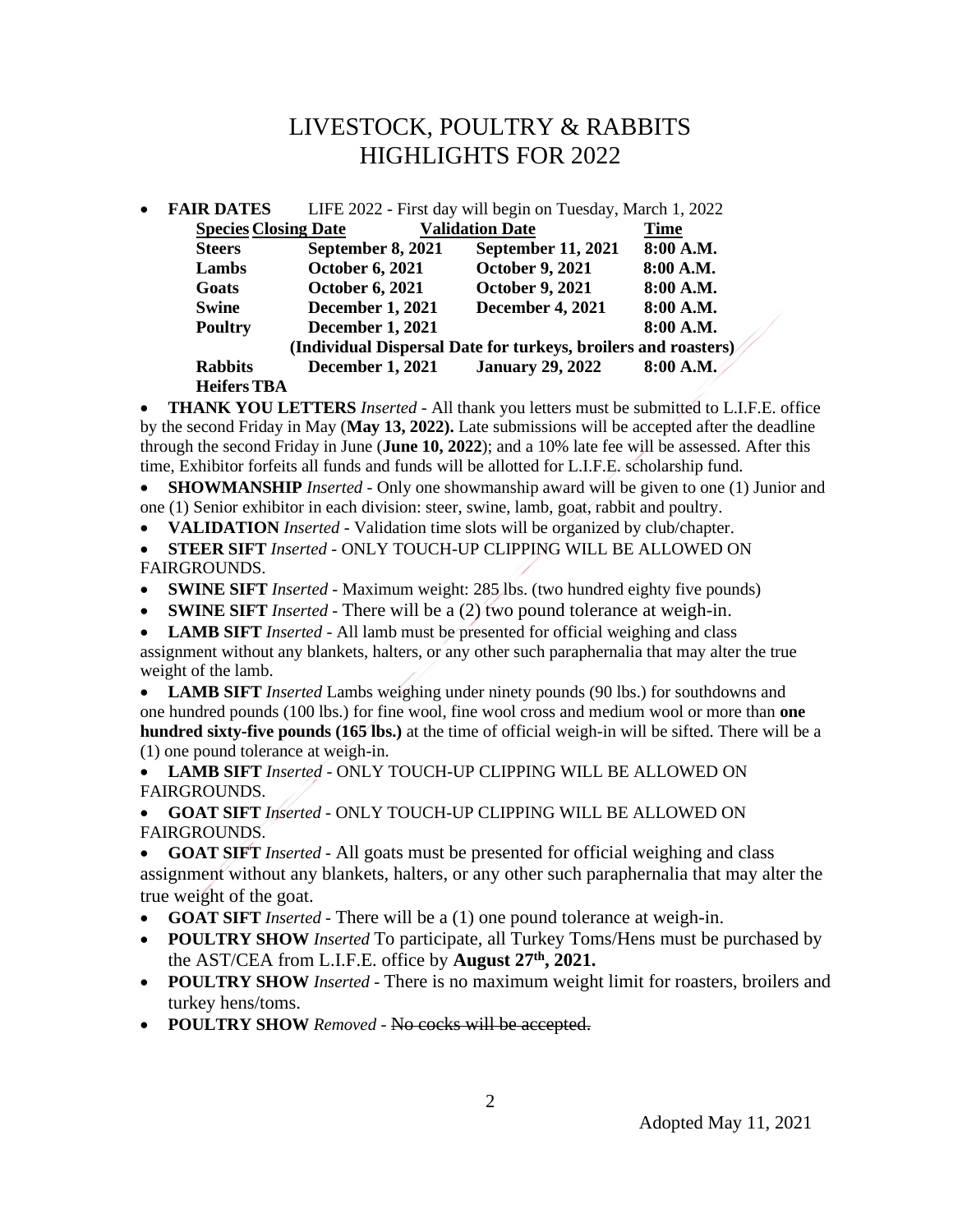• **POULTRY SHOW** *Inserted -* The Livestock Superintendent or his/her designee will order all roasters for L.I.F.E. each year at the appropriate time, and only these same roasters/broilers/turkey hens/toms will be allowed to be entered in the Show.

**POULTRY SHOW** *Inserted -* Any Bird that was deemed to be of show quality by the sifting judge and dies on the day of show will still be allowed to participate.

- 2.4 Broilers deemed to be of show quality should not be sifted for non-uniformity.
- 2.5 All birds will be wing-banded before issuance to exhibitors. Any bird without the original wing band will not be permitted into the Show. Only wing band numbers initially assigned to the individual exhibitors and/or siblings of a single-family will be accepted. Any wing bands showing signs of tampering will disqualify the entry. Any birds without a uniquely numbered wing band will be disqualified.
- **POULTRY SHOW** *Inserted -* One (1) Pen of Three Broilers of the same sex or mixed sex.
- **POULTRY SHOW** *Inserted -* Each Exhibitor may enter one (1) pen of broilers which consists of three (3) birds.
	- o Each Exhibitor may present only three (3) birds for sifting. The sifting judge may allow a substitute to be presented if one of the three birds is damaged If the substitute broiler is sifted, then the **whole pen is eliminated** and will not be permitted into the Show.

#### **COVID-19 Information:**

The Laredo International Fair & Exposition is committed to the safety and health of our community. We are working hard to ensure we make the best possible decisions for the future of the Laredo International Fair & Exposition while ensuring the safety of our volunteers, event participants, and the community as a whole. In order to abide by all state, county, and CDC guidelines, it is very possible that we may have to experience a new or different type of show.

**The current guidelines, schedule and activities stated in this 2022 L.I.F.E. rules and regulations handbook are subject to change.**

#### **2021-2022 L.I.F.E. Fair club/chapter projects will not be accepted.**

*Disclaimer: This flyer is by any means not a substitute for the Rules and Regulations*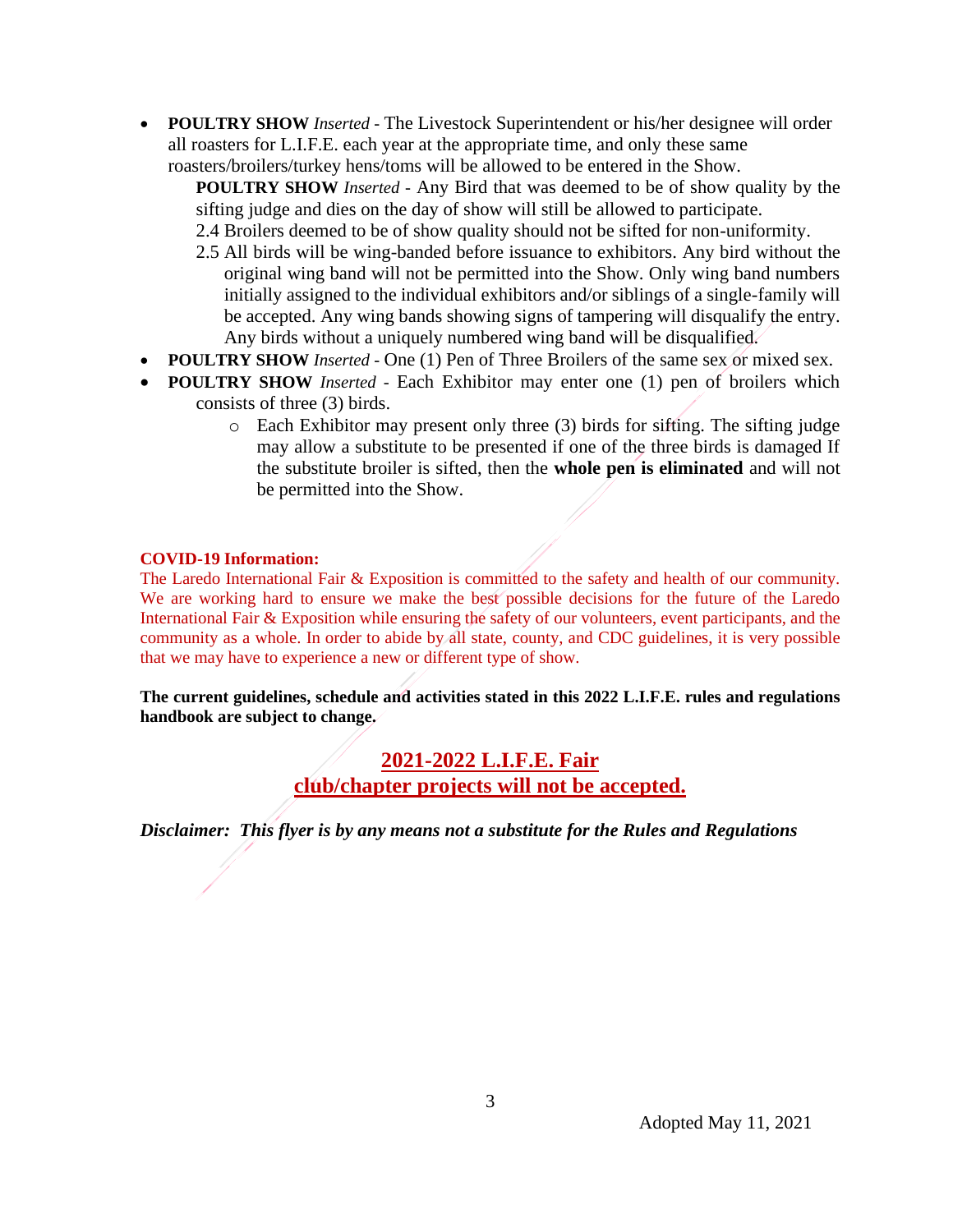## **TABLE OF CONTENTS**

#### **LIVESTOCK, POULTRY & RABBITS**

- **I. GUEST GENERAL RULES – Pg. 5**
- **II. GENERAL RULES – Pg. 7**
- **III. SPECIAL SALE RULES – Pg. 15**
- **IV. JUDGING RULES – Pg. 17**
- **V. HERDSMANSHIP – Pg. 18**
- **VI. SHOWMANSHIP CONTEST SPECIAL RULES – Pg. 19**

**VII. JUNIOR STEER SHOW SPECIAL RULES – Pg. 20**

**VIII. MARKET SWINE SHOW SPECIAL RULES – Pg. 23**

- **IX. MARKET LAMB SHOW SPECIAL RULES – Pg. 26**
- **X. MARKET GOAT SHOW SPECIAL RULES – Pg. 29**
- **XI. POULTRY SHOW SPECIAL RULES – Pg. 32**
- **XII. RABBIT SHOW SPECIAL RULES – Pg. 36**

**XIII. HEIFER SHOW SPECIAL RULES – Pg. 39**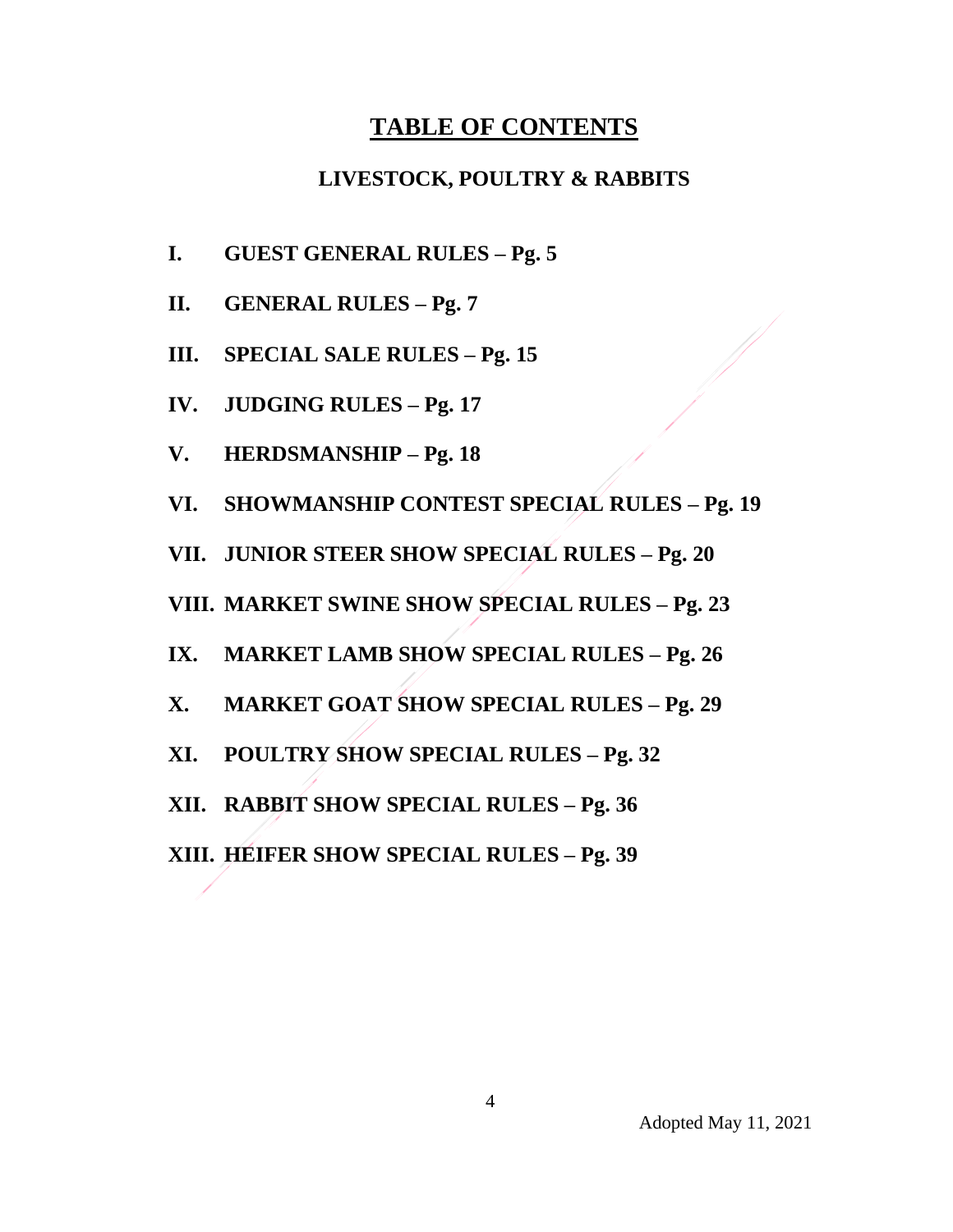## **GUEST GENERAL RULES**

#### **1. Guest Code of Conduct**

The Laredo International Fair and Exposition (L.I.F.E.) guests are expected to maintain legal, respectful, and appropriate behavior at all times. The L.I.F.E. management reserves the right to deny entry or eject guests displaying illegal, disrespectful, or inappropriate behavior as determined by L.I.F.E. management in its sole judgement. Ejected guests will not receive a refund for their tickets, nor will they be compensated in any way.

#### 1.1 **PROHIBITED CONDUCT INCLUDES BUT IS NOT LIMITED TO:**

Animal Cruelty

Smoking/vaping in any livestock area

Drug use on fairgrounds

 Minors under the age of 21, including those accompanied by their parents, are strictly prohibited from drinking alcohol, tobacco use and/or drug use.

EXHIBITORS are subject to disqualification.

#### 1.2 **INAPPROPRIATE BEHAVIOR INCLUDES BUT IS NOT LIMITED TO:**

Drunk and disorderly conduct

Fighting or challenging others to fight

Interference with the event or with the participants of the event in any way

Using profanity and/or other offensive words (verbal or written)

Taunting or using offensive language against the exhibitors

Taunting or disturbing livestock

Entering an unauthorized area

Disturbing other guests' enjoyment of the event

Failure to comply with directions of management or facility personnel

#### **2. HANDGUNS PROHIBITED**

NOTICE: Entry by licensed holder with a concealed and/or open-carry handgun is prohibited.

#### **3. EMERGENCY FIRST AID STATION**

An emergency first aid station will be established and maintained on the show grounds.

#### **4. PARKING**

Everyone must abide by designated parking areas and drop-off/pick-up procedures. Vehicle's parking in unauthorized areas or blocking road ways will be towed away at the expense of the owner. Vehicles parked in the parking lots should be locked and empty of people.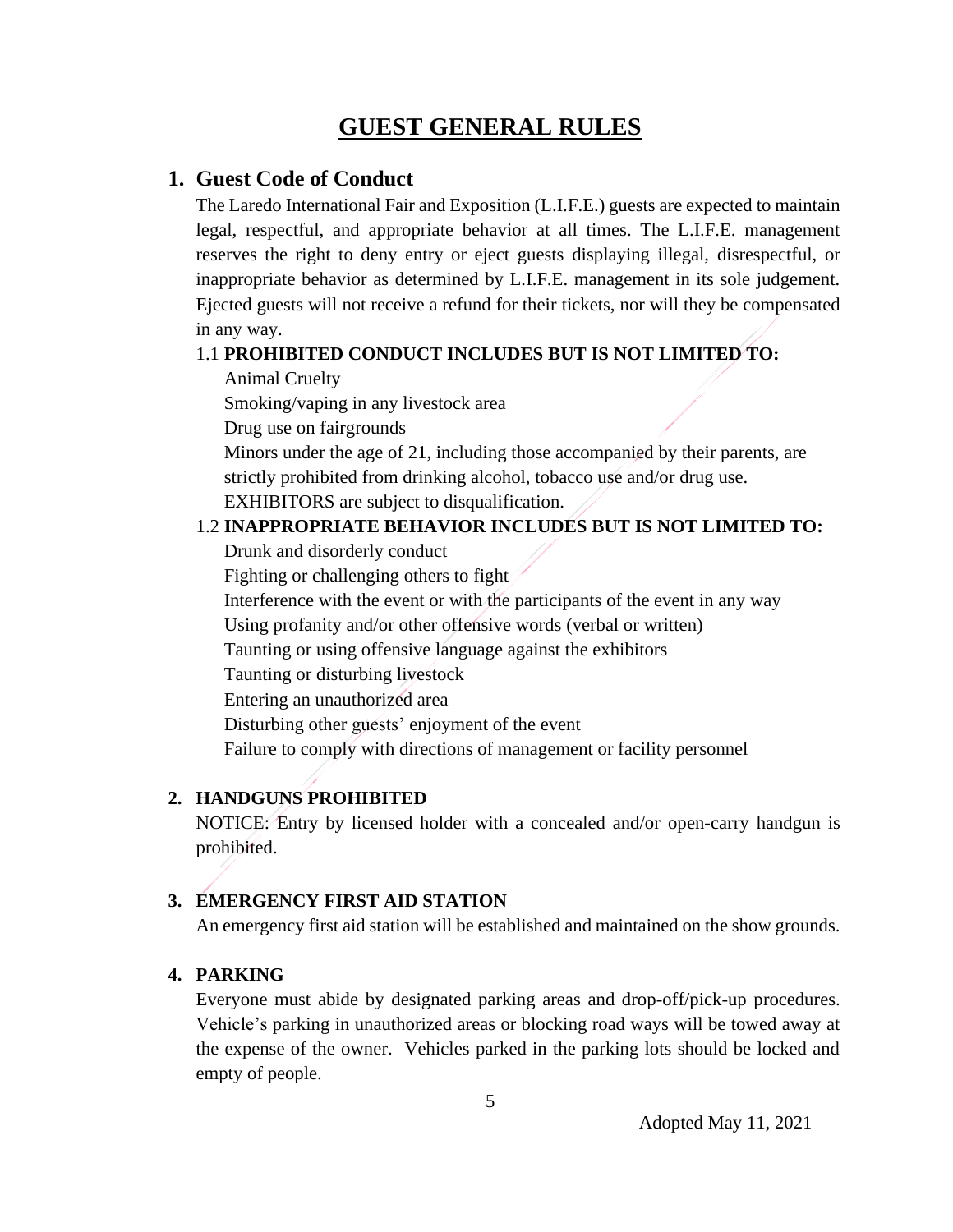#### **5. STOLEN OR LOST PROPERTY**

L.I.F.E will not be responsible for stolen or lost property before, during or after the show.

#### **6. SECURITY AND POLICE**

Law enforcement officers will be available to enforce the law and to keep the peace. The livestock show cannot guarantee that accidents, damage, or loss of property will not occur, but through security service, the show will attempt to prevent such from happening.

#### **7. DOGS WILL NOT BE ALLOWED ON SHOW GROUNDS**

For safety and public health issues this rule will be strictly enforced. Exceptions will be granted for dogs that are individually trained to perform tasks for a person with disabilities.

#### **8. PARENTS WHO ARE BUYERS**

Any exhibitor with a parent who is a buyer or main contact of a buyer's group who still has an outstanding balance on September 1, 2021, will not be allowed to participate. Their entries will not be accepted, and their auction checks can be held as payment for their parents outstanding debt.

#### **9. DEFINITIONS:**

CEA – County Extension Agent AST – Agriculture Science Teacher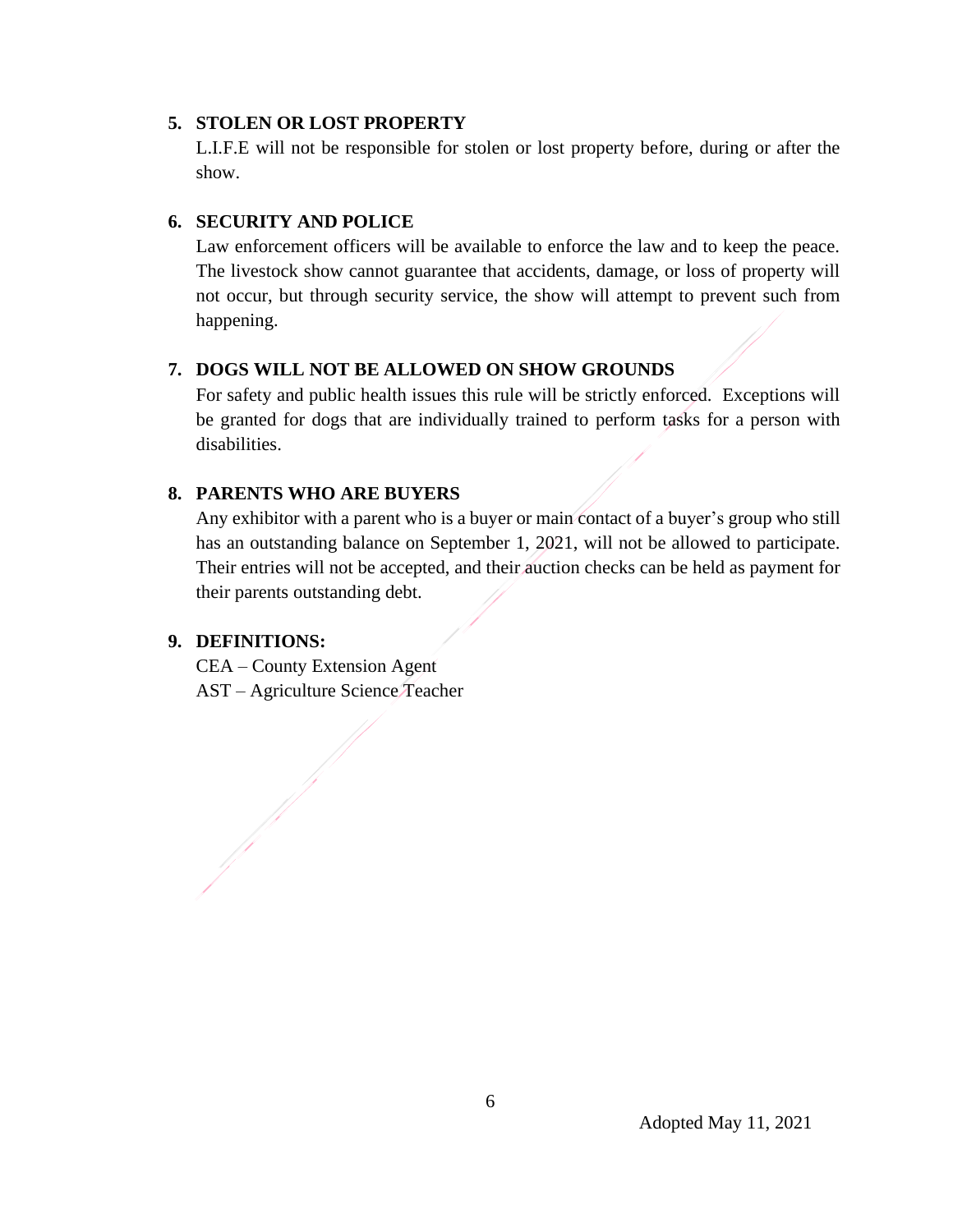## **LIVESTOCK, POULTRY & RABBITS GENERAL RULES**

### *EXHIBITORS*

- **1. COMPETITION -** Competition is open to anyone enrolled in elementary, middle school, Jr. High School, high school, or home school and must be active members in good standing of an FFA chapter or 4-H club in Webb County. Exhibitor must have personally fed and cared for the animal in Webb County in accordance with the rules and regulations set by the Laredo International Fair & Exposition (L.I.F.E.) Exhibitors must be:
	- 1.1 **ACTIVE MEMBERS** An active member of a 4-H Club, FFA or Jr. FFA chapter on or before November 1st of the year immediately preceding the next L.I.F.E. Livestock Show and continue to be in good standing at the time of show**.** Exhibitors must be 8 years old (before September  $1<sup>st</sup>$ ) and in the  $3<sup>rd</sup>$  grade.
	- 1.2 **SCHOOL STATUS** Students who have graduated, dropped out of school, are enrolled in a Disciplinary Alternative Education Program (DAEP) or a Justice Juvenile Alternative Education Program (JJAEP), or are not enrolled in school in Webb County are ineligible to participate.

#### 1.3 **EXHIBITOR CONDUCT**

The Board of Directors of L.I.F.E. reserves the right to remove and bar, for the remainder of the current show year, the following show year, or indefinitely, anyone participating or engaging, at any L.I.F.E. event, in:

- unlawful activities
- disruptive behavior
- making material misrepresentation
- theft or fraud
- non-compliance
- committing or causing riotous behavior
- smoking, vaping, tobacco use, alcohol or drug use
- 1.4 **DISQUALIFICATION** Any violation of these rules may result in the exhibitors disqualification. The exhibitor and their exhibit(s) will be refused the right to participate for the remainder of the current show year and the following show year or indefinitely. The exhibit(s) may be removed from the fairgrounds and all money from the auction sale, premiums, add-ons, and floor will be forfeited. All exhibitors must be compliant with their school districts Student Code of Conduct.

#### 1.5 **SUBSTITUTE EXHIBITORS -** Exhibitors unable to show a livestock project due to illness and/or emergency may have a Substitute Exhibitor show in their place.

- All Substitute Exhibitors must comply with L.I.F.E Rules and Regulations.
- A Substitute Exhibitor must be a current year Exhibitor.
- An Exhibitor can only substitute for one Exhibitor per year.
- Exhibitors, including Substitute Exhibitors, can only show two (2) projects per year. (Ex: Exhibitor entering two projects cannot then serve as Substitute Exhibitor.)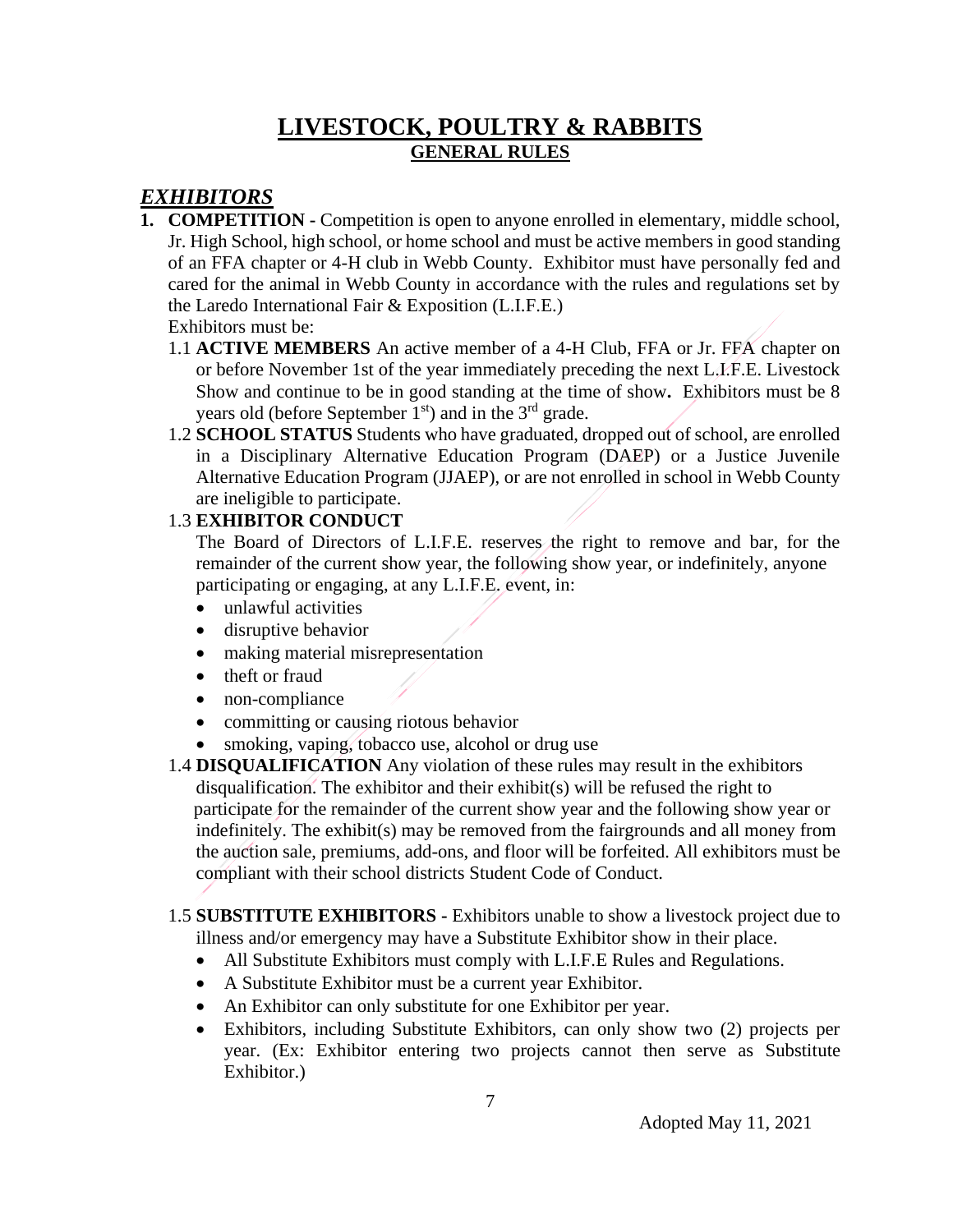- All Substitute Exhibitors must be approved in order to participate.
- Substitute Exhibitor Cards are available at the L.I.F.E. office or with the Livestock Superintendent.
- Substitute Exhibitor Cards are required for Show and/or Sale.
- Substitute Exhibitor Cards must be turned in to the Livestock Superintendent complete with the signature of Parent or Legal Guardian and County Extension Agent (CEA) or Agriculture Science Teacher (AST) before 10am on Tuesday, March 1st (ONLY EMERGENCIES THAT OCCUR AFTER THIS DATE WILL BE CONSIDERED.)
- Substitute Exhibitor will ONLY be approved for the following reasons:
	- Death of immediate family member.
	- Emergency Illness/Injury must be accompanied by a doctor's documentation (unless illness/injury occurs during the show).
	- Exhibitor competing with two livestock projects in the same class.
	- Denial by a school's administration to participate for reasons other than academic ineligibility**.** Must be accompanied by documentation.

#### **1.6 EMERGENCY SUBSTITUTE EXHIBITOR**

• In the case that an injury occurs at time of show, ONLY an eligible substitute exhibitor may participate in the place of the exhibitor.

#### *ENTRIES*

- **1. APPLICATION FOR ENTRY** All applications for entries must be printed completely on entry cards and in accordance with instructions. Entry cards must be signed by the exhibitor, instructor, and parent or legal guardian, and delivered to the L.I.F.E. office only by the CEA or AST**.** 
	- 1.1 Incomplete Entry Cards will be rejected as received.
	- 1.2 Entry Cards found to make material misrepresentations will be denied at any time and Exhibitor may be subject to disqualification in current and future L.I.F.E. participation.
	- 1.3 ANIMAL RESIDENCY MUST BE SUBMITTED WITH L.I.F.E. ENTRY FORM Physical address of animal residency must be provided in writing at validation.
	- 1.4 Each Entry Card must include the entry fee paid by Cashier's Check, Postal Money Order, School District Check, 4-H Club Check. **CASH will not be accepted**. Personal, Family or Business Checks not be accepted. THERE WILL BE NO REFUNDS.
	- 1.5 ENTRY FEE for each division is **\$30.00**, including Steers, Lambs, Goats, Swine, Poultry, Rabbits and Heifers.
	- 1.6 ENTRY CARD DEADLINE: All entry cards for livestock, poultry and rabbits must be in the L.I.F.E**.** office by 5:00 P.M. on the Closing Date. No exceptions.

| <b>Species</b> | <b>Closing Date</b>      | <b>Validation Date</b>    | <b>Time</b> |
|----------------|--------------------------|---------------------------|-------------|
| <b>Steers</b>  | <b>September 8, 2021</b> | <b>September 11, 2021</b> | 8:00 A.M.   |
| Lambs          | <b>October 6, 2021</b>   | <b>October 9, 2021</b>    | 8:00 A.M.   |
| Goats          | <b>October 6, 2021</b>   | <b>October 9, 2021</b>    | 8:00 A.M.   |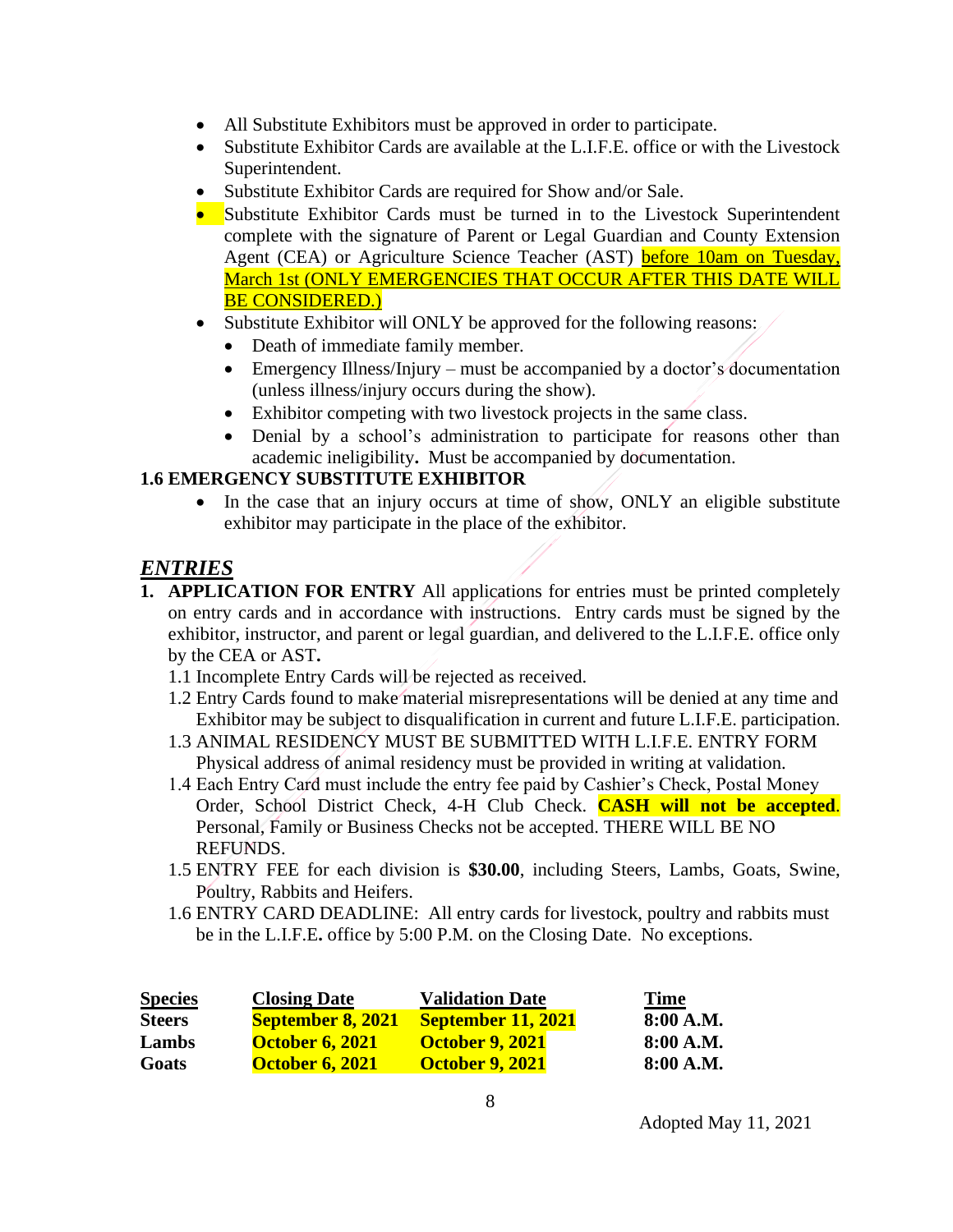| <b>Swine</b>   | <b>December 1, 2021</b>                  | December 4, 2021 | 8:00 A.M.                                                       |
|----------------|------------------------------------------|------------------|-----------------------------------------------------------------|
| <b>Poultry</b> | <b>December 1, 2021</b>                  |                  | 8:00 A.M.                                                       |
|                |                                          |                  | (Individual Dispersal Date for turkeys, broilers, and roasters) |
| <b>Rabbits</b> | <b>December 1, 2021 January 29, 2022</b> |                  | 8:00 A.M.                                                       |
| <b>Heifers</b> | TBA                                      |                  |                                                                 |

#### **2. LIMIT OF ENTRIES**

- 2.1 Validate any number of exhibits.
- 2.2 Enter a total of two exhibits only through the Sift.
- 2.3 Show no more than a total of two projects/exhibits which include Livestock, Poultry, Rabbits, Welding/Woodworking, Canning, Sewing & Baking. **(Breeding livestock for exhibition are not included)**
- 2.4 If applicable, Exhibitors with two exhibits/projects that qualify for auction must choose the exhibit to sell at auction and receive the floor proceeds for the second exhibit. It is the responsibility of the exhibitor to immediately notify (after the judging) the L.I.F.E. Sales Office which exhibit will sell. If there is no notification, the L.I.F.E. Sales Office will decide based on the highest placing.
- **3. SIBLINGS** Direct siblings, half siblings, or step siblings may validate livestock, rabbit, and poultry together. However, each exhibitor must select their own project for sift, show and sale. The siblings must reside in the same household and they must raise the projects together.
- **4. ELIGIBILITY FORM -** In accordance with Texas Education Agency and local public school board policies, L.I.F.E. will require all 4-H and FFA exhibitors to submit a house bill 72 form/eligibility form. Form must be submitted to the L.I.F.E. office by CEA/AST by the date set forth by livestock committee and L.I.F.E. board. ANY EXHIBITOR THAT DOES NOT SUBMIT FORM BY DEADLINE WILL BE DISQUALIFIED FROM PARTICIPATING IN ANY L.I.F.E. ACTIVITIES. 4-H House Bill 72 form does supersede the L.I.F.E. eligibility form and must still be turned in to 4-H extension office.

## *LIVESTOCK*

L.I.F.E will not be liable for any loss of any Livestock, Poultry or Rabbits due to theft, illness or death. L.I.F.E. management retains the right to inspect all exhibitor livestock project(s) at any time during the feeding period with or without notice. Any exhibitor in violation is subject to disqualification.

- **1. STALLS, PENS, TIES** Stalls, pens and ties will be assigned by the superintendents of each division before checking in on day of sift. Assignments are made at the discretion of the livestock committee and are subject to change.
- **2. LOSS OF EAR TAG** Livestock projects not having an official ear tag, state validation tag, leg band, wing band or tattoo or improperly documented identification may be sifted. Exhibitors with livestock projects missing ear tags, leg bands or wing bands before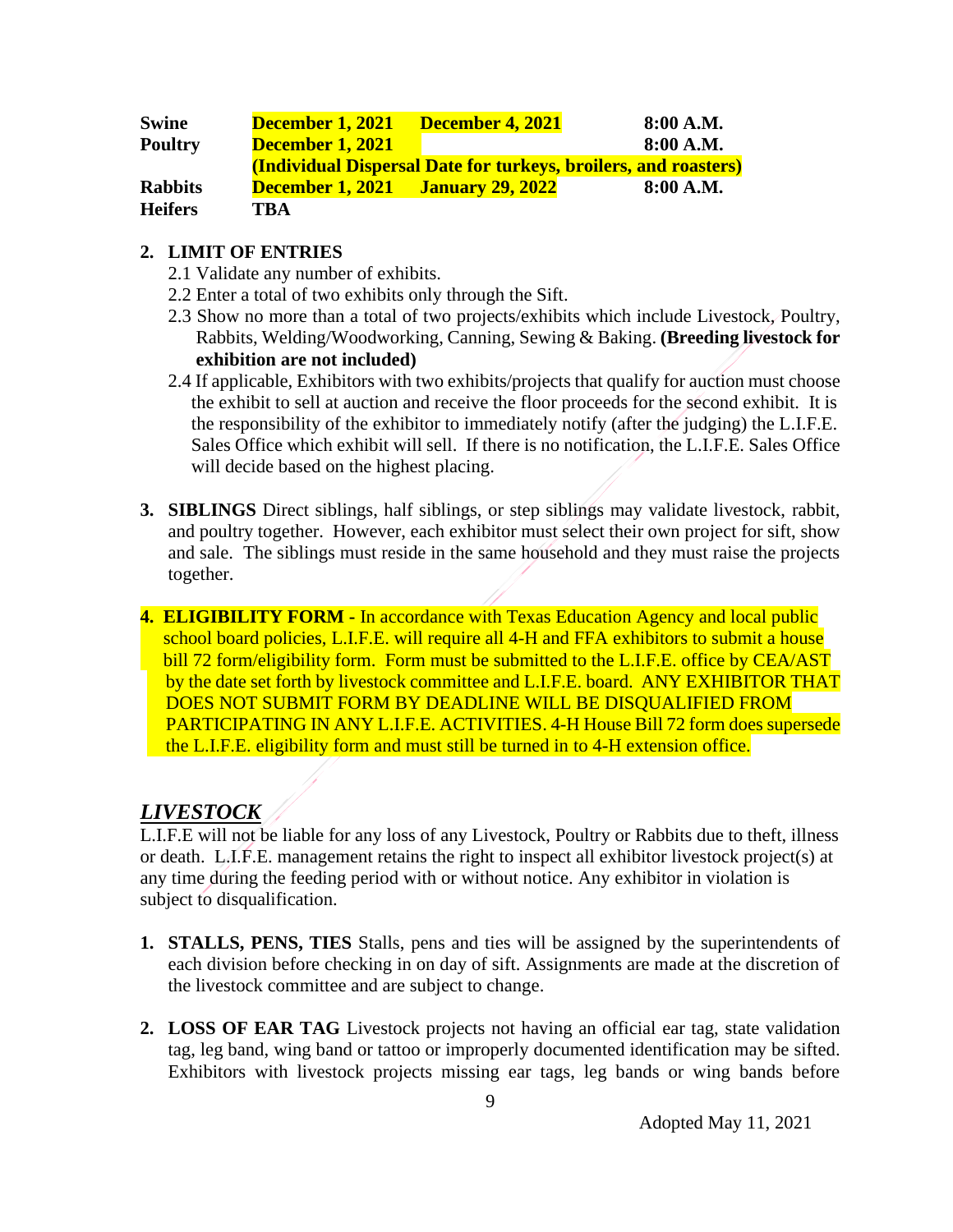dispersal may be subject to a \$100 fine. In the event an ear tag is lost, the exhibitor must notify their CEA/AST within three (3) days of discovery of loss. CEA/AST will notify appropriate division superintendent to make arrangements` to retag animal. Tagging and/or retagging will be done only by division superintendent or superintendent's designee. There will be no exceptions to this rule.

- **3. STATE NUMBERS** Livestock may use state validation ear tag numbers instead of L.I.F.E. validation ear tag numbers. State validated livestock must complete a L.I.F.E. Exhibitor card and pay the L.I.F.E. entry fee.
- **4. CHECK IN** All livestock, poultry, and rabbits must check in by 10:00AM on the day of sift.
- **5. DISEASED ANIMALS BARRED**  No animals having a disease of any character will be admitted into the show grounds at any time. The livestock superintendent may prohibit the unloading or direct the removal of any livestock having a disease or undesirable ailment/condition. In certain cases, a licensed veterinarian has the authority to instruct the proper care with possible euthanization, disposal or removal of the animal.
- *6.* **ERRONEOUS ENTRY** Exhibits that have been erroneously entered may be transferred to their proper class prior to determination of classes. A protest may be filed, except where there are 3 judges in the classification/sift. See *RULES, 1.3 Protests.*
- **7. CARE OF ANIMALS** Exhibitors are responsible for the care of their livestock, poultry, and rabbits.

7.1 GROOMING/FITTING/FEEDING/DRENCHING

- All livestock, poultry and rabbits must be fed and provided with water until Saturday night. Any livestock, poultry or rabbits that are abandoned will become the property of L.I.F.E. An exhibitor in violation forfeits any money from the sale, premiums, addons and floor and may be disqualified from current and future L.I.F.E. participation.
- Only CEA, AST, respective 4-H adult leaders and immediate family may assist exhibitors with grooming, fitting, and feeding on the show grounds during the fair. Any exhibitor in violation is subject to disqualification.

7.2 SURGERY/MEDICATIONS

• No surgery shall be performed, nor medications be given to livestock, poultry or rabbits during the fair without prior approval from the livestock superintendent and supervision of a licensed veterinarian.

**8. UNETHICALLY FITTED LIVESTOCK, POULTRY OR RABBITS** The *USDA Wholesome Meat Act* applies to all market livestock, poultry and rabbits. Unethically fitted animals means any attempt to alter the natural appearance, confirmation, or any part of the body using drugs, medication, chemicals, or other substances including over the counter medications and extra-label substances or mechanical devices including the insertion or injection of foreign substances including air to alter the physical makeup of or performance of the animal. All Livestock, Poultry and Rabbits are subject to inspection any time after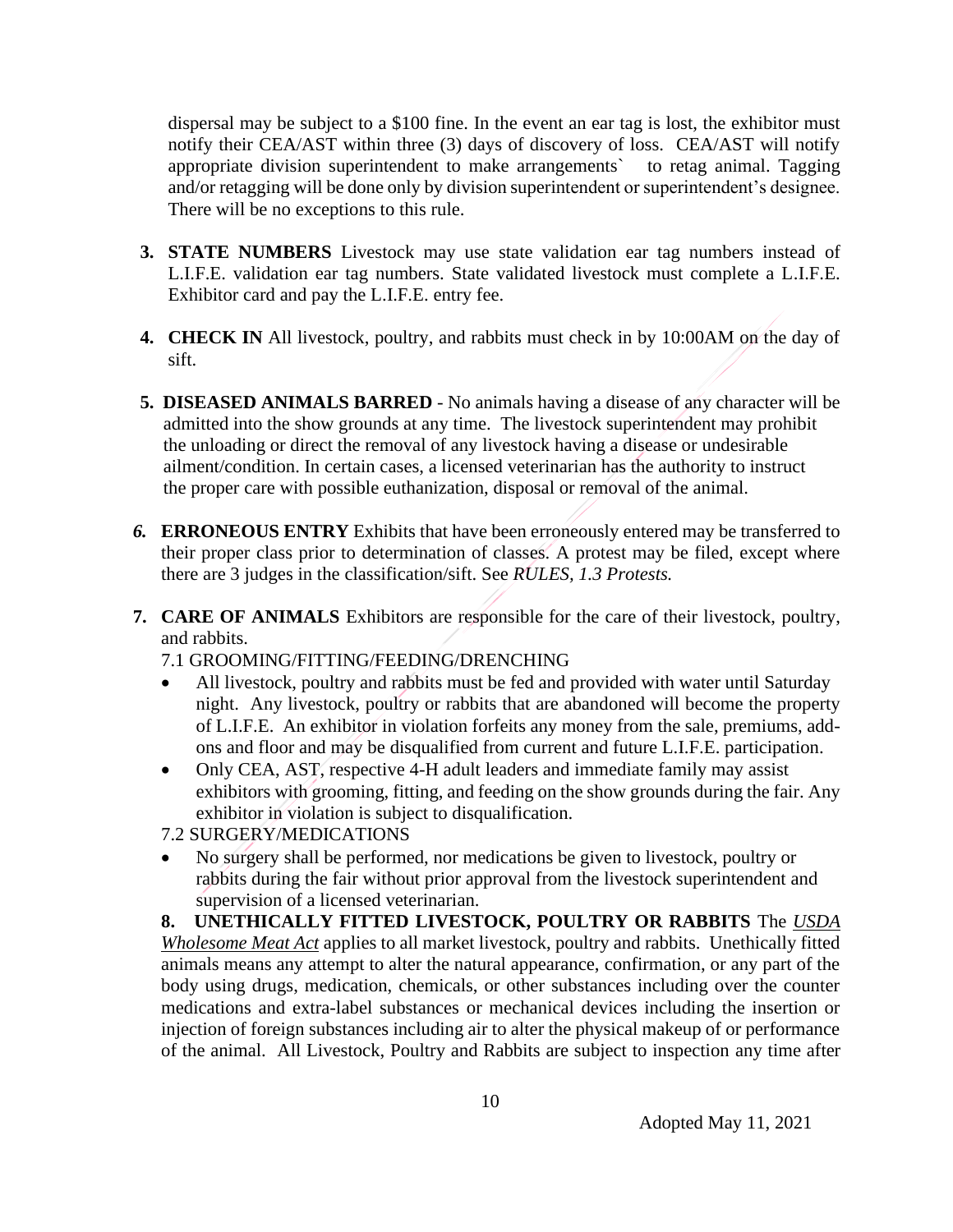the validation date. Unethically fitted livestock, poultry or rabbits will be barred from exhibition. The decision of the official veterinarian will be final.

**9. DRUG RESIDUE** All livestock must be fed, and/or medicated consistent with the direction for use of any and all feed and medicine labeling. All livestock, poultry and rabbits will be subject to having body fluids withdrawn by a licensed veterinarian or their designee for the purpose of testing for drug residue. L.I.F.E. will practice zero tolerance.

9.1 Livestock to be tested for drug residue will be from Grand Champions, Reserve Grand Champions, randomly, or any suspected animal designated by an Executive Committee made up of Livestock committee members, the Superintendent of the animal in question, and designated L.I.F.E. Board of Director. Testing will begin any time after the division has been judged. The drug test will be a standard drug test for stock show livestock from an independent organization having no affiliation to L.I.F.E.

9.2 An exhibitor whose exhibit tests positive for drug residue or chemical will:

- Be disqualified
- Forfeit their placing
- Forfeit their money from the auction sale, premiums, add-ons, and floor.
- Exhibitor and direct siblings, half-siblings, or step-siblings residing in the same household may be banned from participating for two years.
	- Drug Policy

• Prohibited Drug Use: The showing of any animal that has been administered during its life any quantity of any prohibited drug, chemical or medication is strictly prohibited. Such drugs include, but are not limited to, any diuretic, unapproved growth stimulant or other prohibited medication. A list of Prohibited Drugs can be found on the Food and Drug Administration (FDA) website.

• Approved Drug Use: If an animal has been administered a drug that is FDA approved for their particular species or if extra label drugs have been used under the guidance of a veterinarian, sufficient time must have passed so that the animal does not test positive for that drug at weigh-in or show. All animals must be free and clear of all drug and chemical residues at the time of weigh-in. Please note that elimination time (the time it takes for no drug residue to be found in the system throughout the duration of the show) is generally longer than the labeled FDA withdrawal time for most approved drugs.

• Animal Inspection: As condition for participation in the fair, Exhibitor must agree to submit for inspection, any animal entered by the Exhibitor. Exhibitor agrees to have such animal submitted to any tests requested by L.I.F.E. Exhibitor also agrees that the opinion reached by L.I.F.E. superintendents as to whether such animal is unethically fitted shall be final and binding without recourse against L.I.F.E. Further, L.I.F.E. specifically reserves the right to have blood or urine laboratory analysis collected and examined on any animal entered for competition. The conclusions reached by the laboratory as to whether such animal has been administered a diuretic, unapproved growth stimulant or other unapproved medication, or has not been completely eliminated from approved drugs shall be final and binding without recourse against L.I.F.E.

9.3 DRUG TESTING PROCEDURE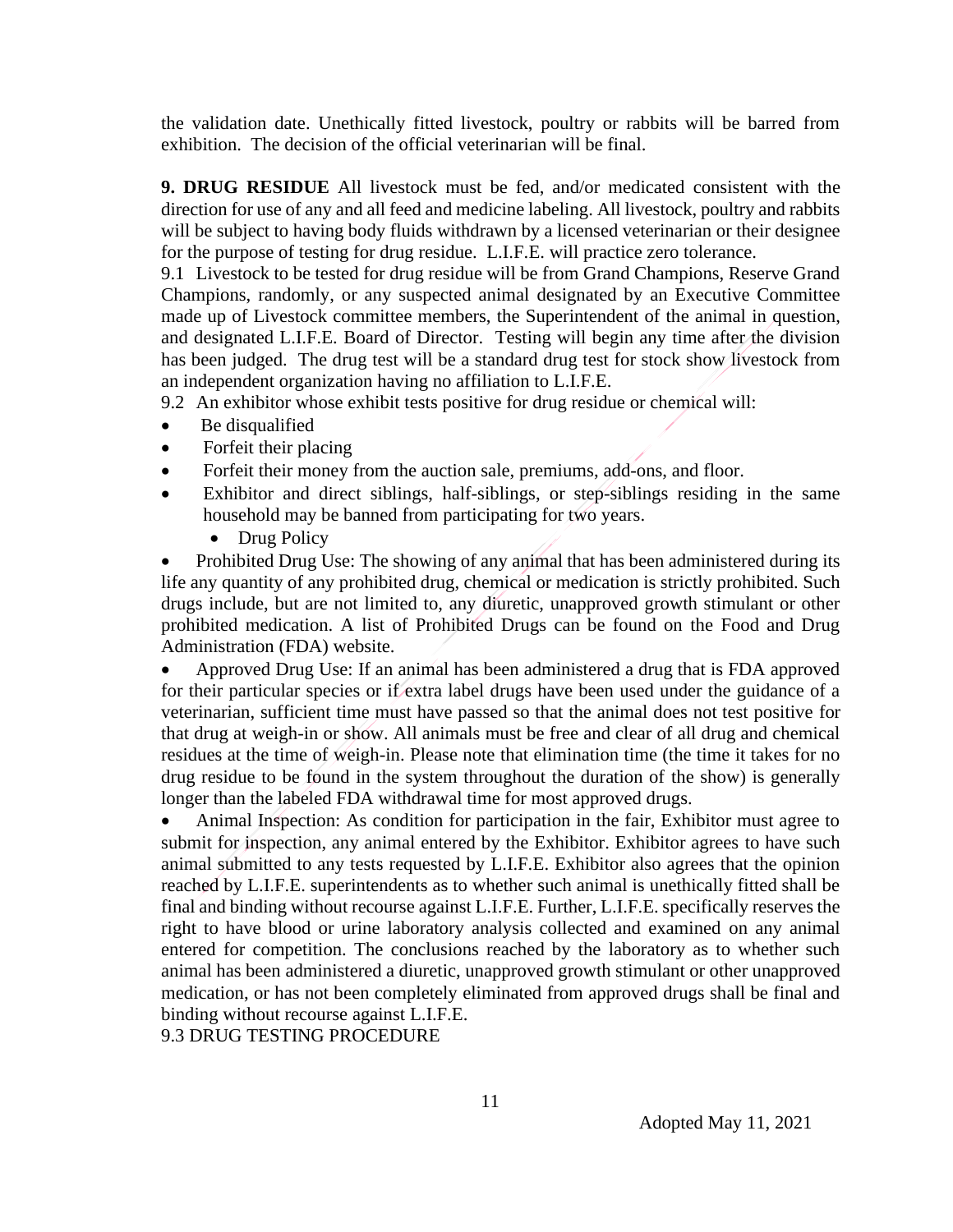• The Grand Champion, Reserve Grand Champion, and a minimum of one random lot in each market species will be drug tested. The number of lots tested will be consistent across all species.

Random selection will take place before exit from show ring once placings have been announced. Exhibitor will be escorted to designated drug testing area.

Exhibitor/substitute exhibitor and or parent/legal guardian/CEA/AST must be present at all times during the collection process.

• A specimen will be collected on all livestock by an authorized collecting team member that is not affiliated with L.I.F.E.

- Samples will be logged and signed by collecting team member and exhibitor.
- Samples will be sent out to a laboratory that has no affiliation with L.I.F.E. for testing.
- **10. CARE OF STALLS AND PENS** All stalls, pens, and exhibition places must be cleaned before 8:00 A.M. each day and waste matter disposed of as the Livestock Superintendent may direct.

10.1 Exhibitors will be assigned stall space, pen space or ties for all projects.

10.2 All projects include steers, hogs, lambs, goats, poultry, and rabbits.

10.3 All projects must be exhibited in their designated areas at all times.

10.4 An exhibitor/organization may be held liable for any damage to areas, stalls, or pens.

- **11. VIEWING OF LIVESTOCK AREAS** All areas must be prepared for viewing between the hours of 8:00 A.M. and 8:00 P.M. Sidewalks and viewing areas must be free of obstructions at all times.
- **12. SHOW RING** ONLY exhibitor or substitute exhibitor will be allowed in the show ring while competing or otherwise showing their project.
	- 12.1 Any Exhibitor unable to handle their own project will not be allowed to participate.
	- 12.2 Exhibitors with a disability must make arrangements for special accommodations with livestock superintendents.
	- 12.3 No one may disturb or interrupt the judging or the exhibitors while they are in the show ring.
	- 12.4 Any animal or animals properly entered in any show class and passed upon by the sifting committee as eligible for competition must be brought into arena for exhibition, unless the reason for the non-appearance in the ring is acceptable to the superintendent in charge.
- **13. REFUSAL OR INABLILITY TO SHOW** Exhibitors, or their substitutes, who are unable or refuse to show their project during competition will forfeit their opportunity to sell at the auction.

#### **14. RELEASE OF LIVESTOCK, POULTRY OR RABBITS**

14.1 No livestock will be released unless approved by Livestock Superintendent or designee.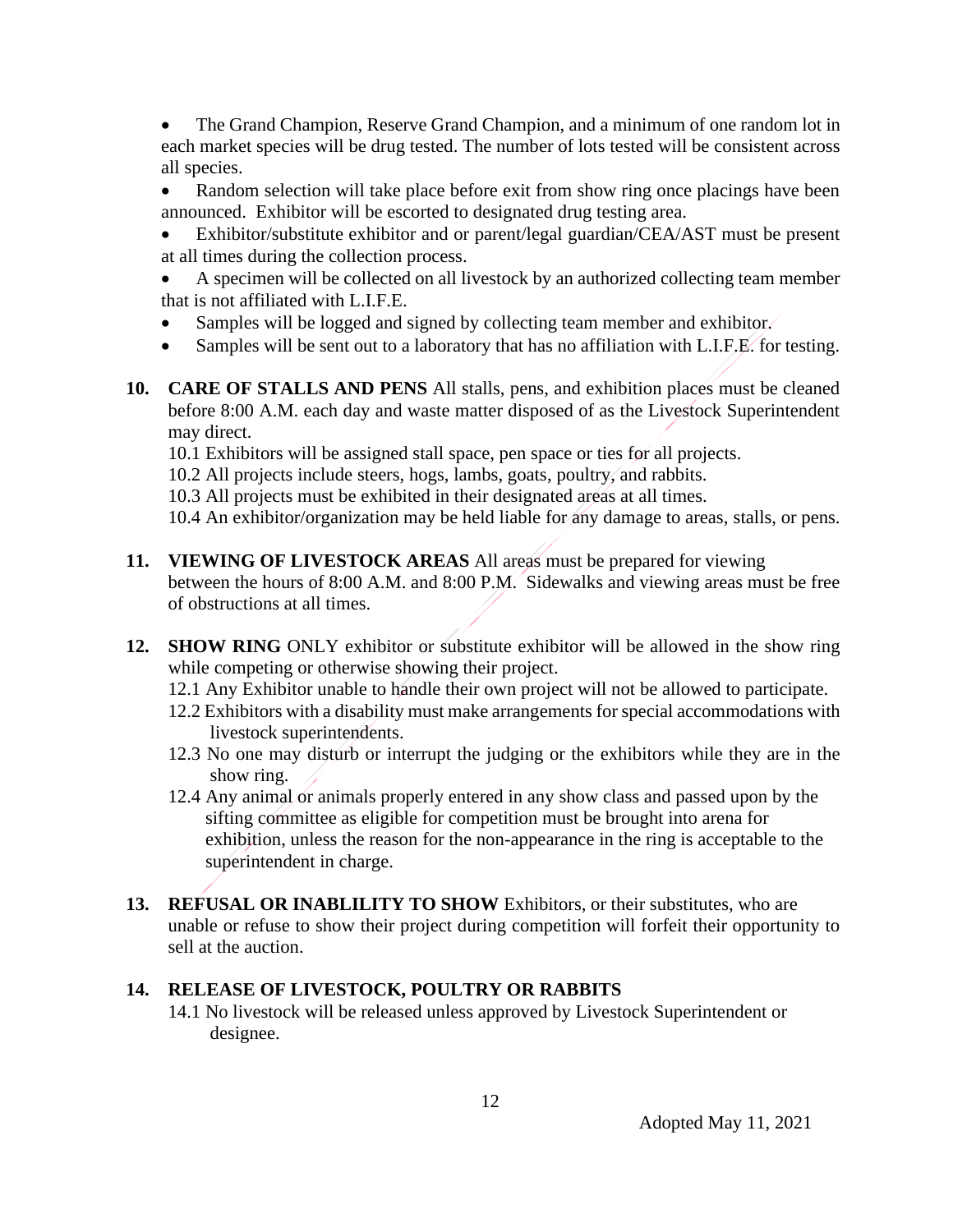- 14.2 All sifted animals will be removed from the grounds by 8:00 P.M. on Tuesday the day of the sift. All sifted animals remaining on the grounds after 8:00 P.M. become property of L.I.F.E.
- 14.3 No projects may be removed from grounds before 2:00 pm on Sunday of the fair. Theft of Livestock will result in forfeiture of money from the auction, Add-On, premiums, and exhibitor may be barred from further competition the following year or indefinitely. See *GENERAL RULES, Disqualification 1.4.*
- 14.4 All Livestock, Poultry and Rabbits require the buyer's receipt for release. Any livestock, poultry or rabbit not picked up by 4:00pm will become the property of LIFE.

#### **15. RELEASE AND DISPERSAL**

- 15.1 All Livestock, Poultry and Rabbits require the buyer's receipt for release. **Livestock, Poultry and Rabbits may be picked up between 2:00 pm and 4:00 pm. on Sunday.** Animals remaining after **4:00** p.m. become the property of L.I.F.E.
- 15.2 Livestock will not be released unless approved by the superintendent.
- 15.3 All animals donated back to the exhibitor will be floored.
- 15.4 Exhibitor show boxes can be removed between **2:00 and 4:00pm** with security clearance.
- **16. SOLICITATION/RAFFLES** Nothing shall be sold or given or otherwise disposed of by exhibitors which will in any way conflict with, or which is subject matter of any privilege or concession granted or sold by L.I.F.E. No exhibitor will be allowed in any way to solicit money for sifted livestock, poultry, or rabbits, including raffles.

## *RULES*

**1. INTERPRETATION AND VIOLATION OF RULES** L.I.F.E. management reserves to its Grievance Committee the final and absolute right to interpret these rules and regulations, determine and settle all matters, questions, and differences.

1.1 GRIEVANCE COMMITTEE

• The Grievance Committee will consist of the L.I.F.E. President, livestock superintendent or designee, and L.I.F.E. board members. Any grievance will be handled by the Grievance Committee in executive session and their decision shall be final.

1.2 VIOLATORS

- An exhibitor who violates any of the rules will forfeit all privileges and premiums and be subject to such penalty as the Grievance Committee may order.
- Any exhibitor, parent, 4-H livestock leader, chapter advisor, or volunteer who threatens or causes in any way a disruption of any activity of the Show will be removed from the fair grounds and barred from further participation.
- 1.3 PROTESTS
- It is the intent of L.I.F.E. and its management that all protests and grievances be handled in a professional manner.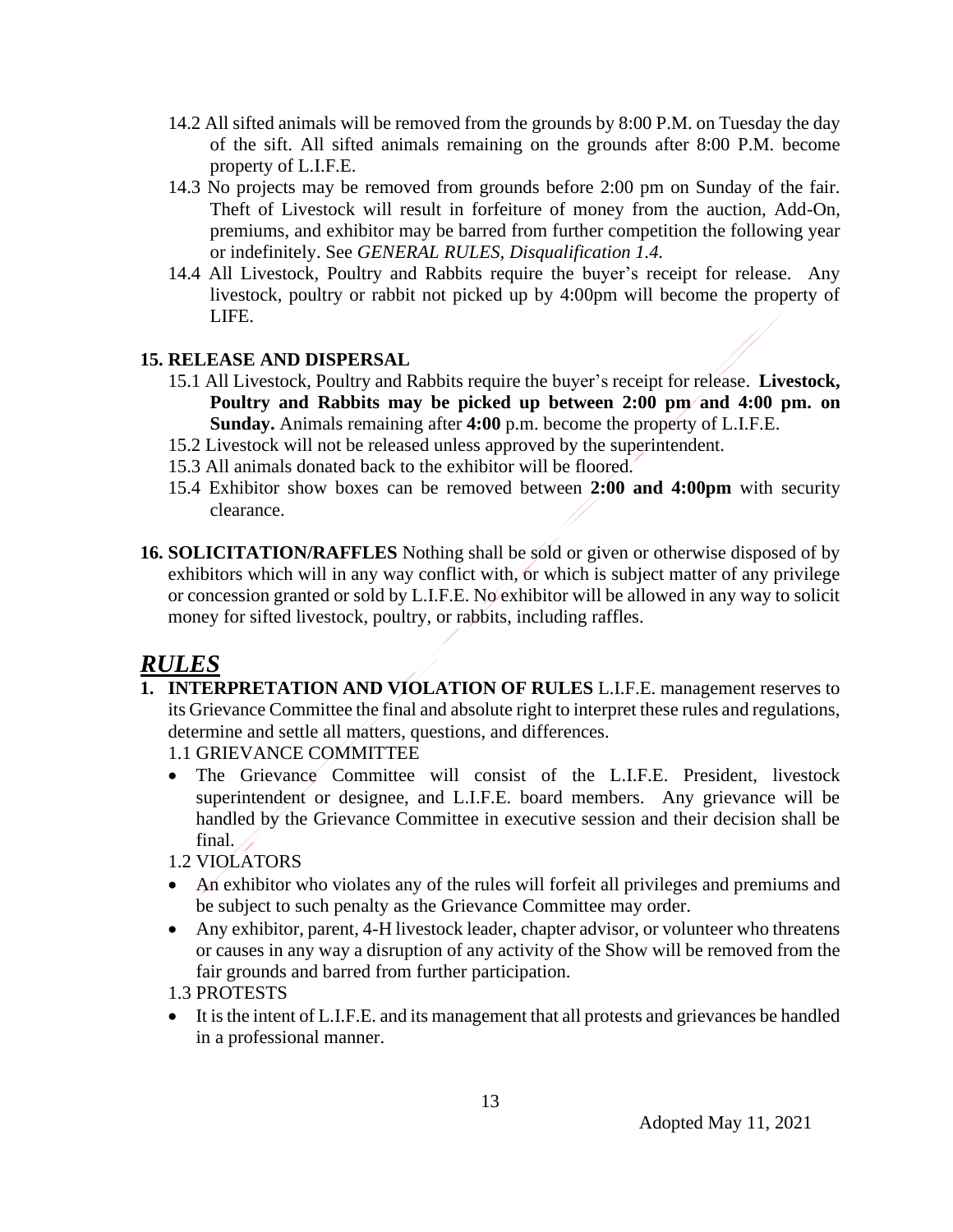- All protests must be in writing and must plainly state the cause of the complaint or appeal and must be delivered to the Grievance Committee immediately after the occasion for such protest (within 24 hours).
- All protests must be accompanied by a \$100.00 cash deposit, which will be forfeited if protest is not sustained.
- Any protest as to the eligibility on account of age or breeding of animals must be filed with the management prior to the day on which they are to be judged.
- **2. LIABILITY** L.I.F.E. will in no case be responsible for any loss, injury or damage that may occur. Each exhibitor will be solely responsible for any consequential or other loss, injury or damage done to, or occasioned by, or arising from, any animal or article exhibited. Exhibitor shall indemnify L.I.F.E. against all legal or other proceedings in regard thereto, as well as damage or injury to any person or property, caused by the exhibitor or any of the animals so exhibited.
- **3. SPECIAL RULES** Special rules or conditions are published in each livestock species where necessary, and if there is a conflict between the special rules of any livestock species and the general rules and regulations, the special rules will supersede.
- **4**. **RULES COMMITTEE** The Rules and Regulations Committee shall consist of L.I.F.E. Directors, Livestock Superintendents, AST's, and CEA's.

## **SPECIAL SALE RULES**

**1. AUCTION SALES** Projects will be sold as specified by L.I.F.E. Rules Committee, NO EXHIBITOR CAN SELL MORE THAN ONE ENTRY AT THE AUCTION.In no case will steers, hogs, lambs or goats after 8<sup>th</sup> place be sold. Livestock placing 9th and 10<sup>th</sup> will be awarded a premium. In no case will poultry or rabbits after 5<sup>th</sup> place be sold. Poultry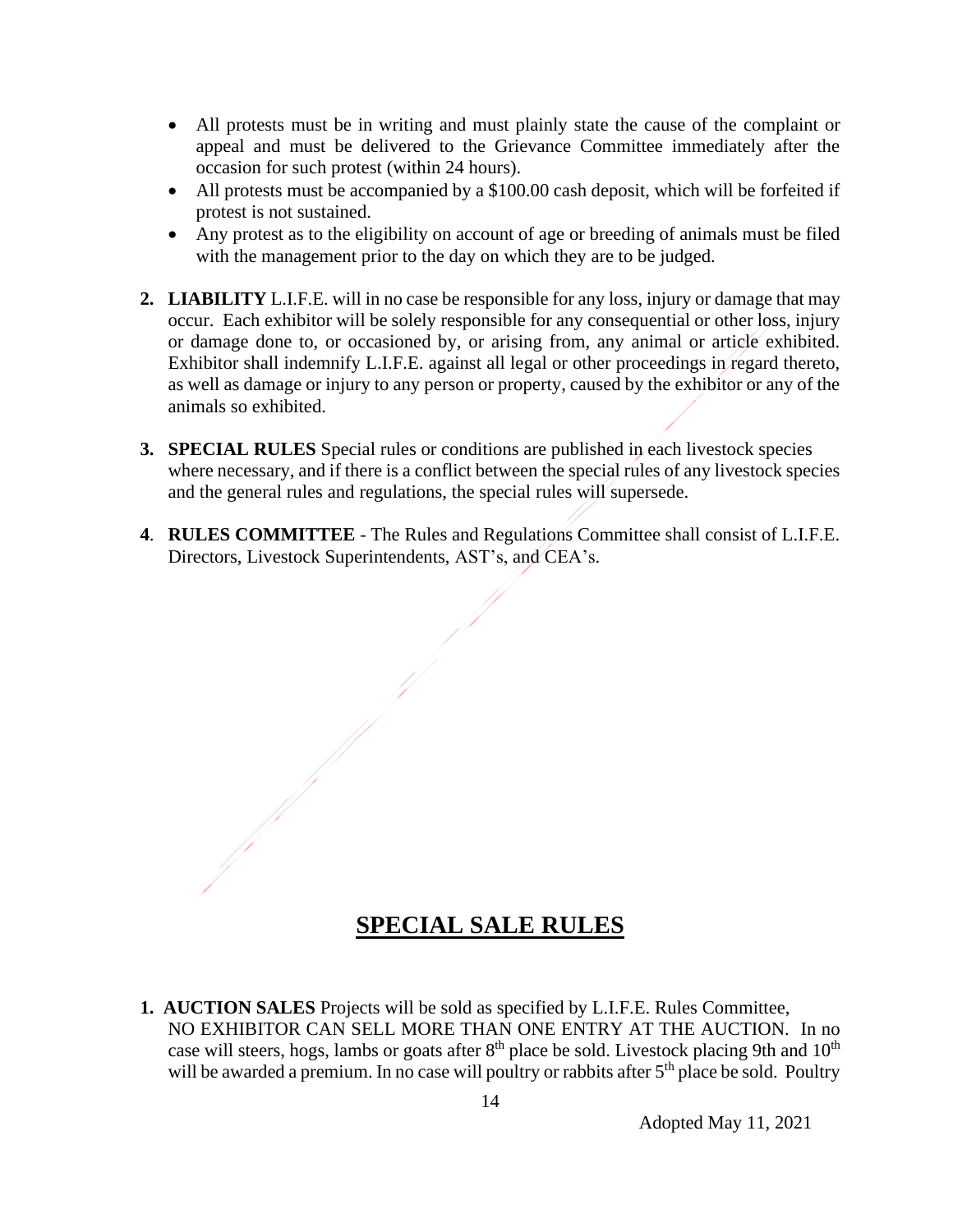and rabbit's  $6<sup>th</sup>$  through  $10<sup>th</sup>$  place will be awarded premiums. An exhibitor awarded a premium on one project will not be allowed to sell another project at the auction. NO RE-SALES.

- 1.1 All exhibitors placing Grand Champion, Reserve Grand Champion, Breed Champion, Reserve Breed Champion, and  $1<sup>st</sup>$  to  $8<sup>th</sup>$  place must sell their exhibit in the auction (exception is poultry and rabbits – Grand Champion, Reserve Grand Champion,  $1<sup>st</sup>$  to  $5<sup>th</sup>$  place). In the event that an exhibitor has two exhibits that are eligible for the sale, the exhibitor will have the option to select which project will sell. It is the responsibility of the exhibitor to immediately notify (after the judging) the L.I.F.E. Sales Office which exhibit will sell. If there is no notification, the L.I.F.E. Sales Office will decide based on the highest placing.
- 1.2 Projects will sell freely at the discretion of the buyers. Amounts paid by buyer will follow a free-market system and sold to the highest bidder. The Buyers Committee, at its discretion, may add monetary donation to help exhibitor.
- 1.3 Animals will be moved up in Lot # vacated by animals dropped from sale because of exhibitors having other entries. (For Sale Purposes only)
- 1.4 Projects must be led in sales ring by exhibitor or substitute exhibitor approved by livestock committee.
- 1.5 Projects will be sold by the head, or by the pound, as announced by the auctioneer.
- 1.6 A sale commission not to exceed 5% will be withheld from each exhibitor on all livestock, poultry and rabbits. This amount will be determined and voted on by the L.I.F.E board at the meeting during which the fair budget is determined.
- 1.7 Anyone may make a donation to an exhibitor via an Add-on. Add-ons will be handled through the L.I.F.E. office. Need not be a buyer to give an Add-On.
- 1.8 In absolutely no case does L.I.F.E., the Board of Directors of L.I.F.E., nor L.I.F.E. management guarantee any exhibit or exhibitor the privilege of selling during the auction.
- **2. BUYER SOLICITATION** There will be no solicitation of any kind from the exhibitors to the buyers during the fair. Letters may be sent to the buyers in advance of the fair through L.I.F.E.'s Buyer's list provided to the AST or CEA.
- **3. PARADE** Any exhibitor selling in the auction must be paraded in at least show ring condition and appearance. Animal projects are to be shown in their natural state and are not to wear clothing, hats, etc. or have any products attached to their coat, feathers or skin such as adhesives, spray paints, glitter, etc.
- **4. PHOTOGRAPHY** All auctioned livestock, poultry, rabbits, baked, canned or sewn products will be charged a photography fee. Exhibitors agree to present their projects for photographs. Commercial photography and filming are often conducted at L.I.F.E. You may be depicted in photographs or video recordings of any L.I.F.E. event, and by entering the grounds and/or competitive events associated with L.I.F.E., you consent to the use of photos/videos for advertising, news reporting or public relations and you release and waive all claims for compensation and any rights of review and approval, copyright, and right of publicity.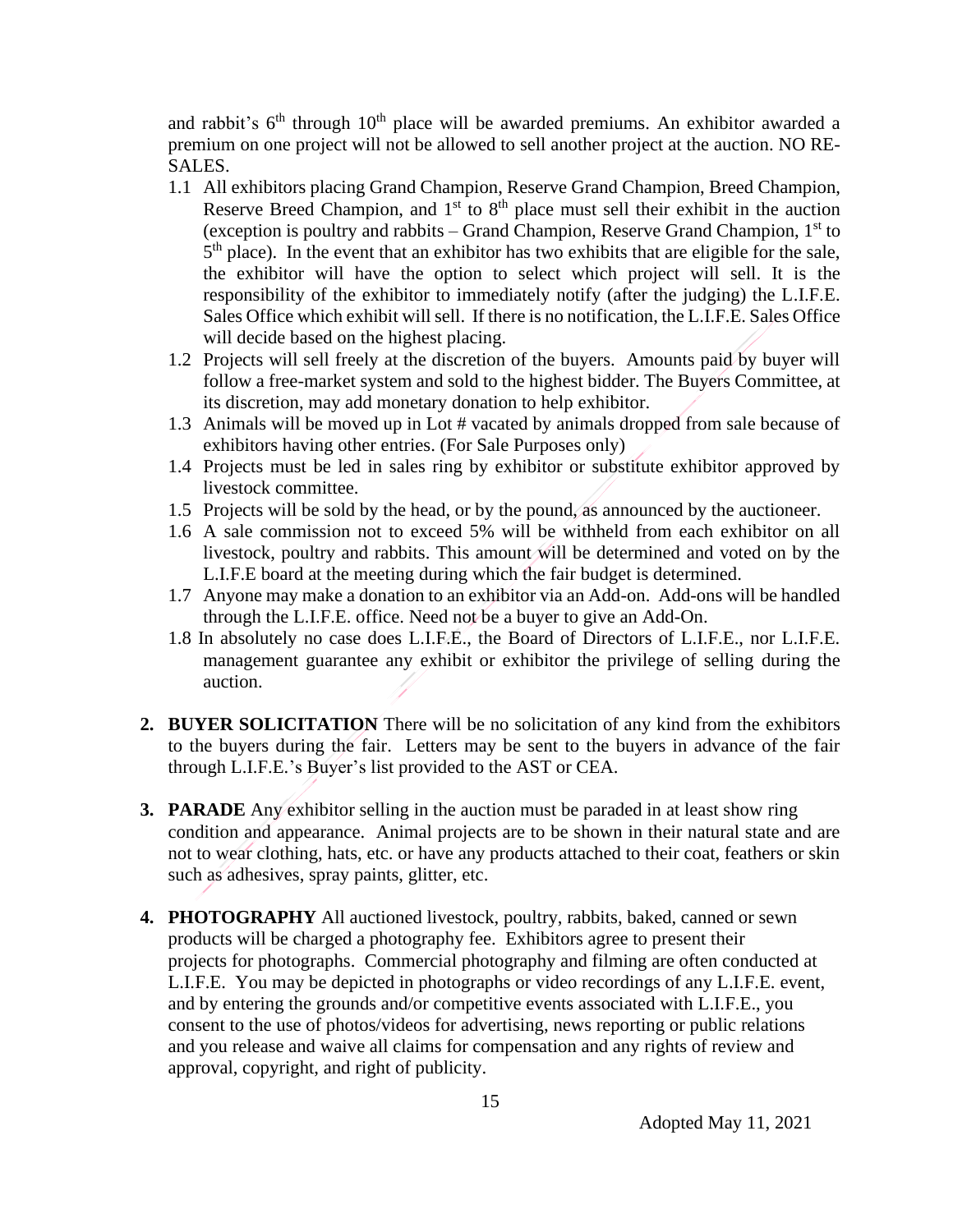#### **5. FLOORED LIVESTOCK**

- All livestock that are floored must remain in their assigned pen/tie.
- 5.1 Projects not making the sale will be sold at floor price.
- 5.2 Floor proceeds will be awarded to the exhibitor.
- 5.3 If applicable, Exhibitors showing two exhibits/projects must choose the exhibit to sell at auction and receive the floor proceeds for the second exhibit.
- 5.4 All floored livestock will be shrunk a percentage not to exceed 7% upon being weighed.

#### **6. THANK YOU LETTERS**

- All exhibitors proceed checks will be printed once L.I.F.E. has received 95% of auction and add-on proceeds. Disbursement will take place as soon as checks are printed and signed; at which point AST and CEA will be notified. All Thank You letters must be prepared by the exhibitor for each buyer and Add-On donor and must be in envelope, addressed, stamped, and sealed. Exhibitors are encouraged to turn in their Thank You Letters as soon as they receive their Buyers/Add-on list of addresses. All thank you letters must be submitted to L.I.F.E. office by the All thank you letters must be submitted to L.I.F.E. office by the second Friday in May (**May 13, 2022).** Late submissions will be accepted after the deadline through the second Friday in June (**June 10, 2022**); and a 10% late fee will be assessed. After this time, Exhibitor forfeits all funds and funds will be allotted for L.I.F.E. scholarship fund.
- **7. RELEASE OF CHECKS** L.I.F.E. will release the checks upon 95% collection of the money from the Add-Ons, Floor, and Auction. The AST and CEA will be notified when the checks will be released.
- **8. VALIDATION** Checks are valid for one year from the date of issuance (date on original check). Exhibitor will forfeit all funds at day 366 from the date of issuance (date on original check) should the Exhibitor fail to pick up or cash check or for any other reason. Forfeited funds will be designated to the L.I.F.E. Scholarship fund.
- **9. RE-PRINTING OF CHECKS** Should Exhibitor request a check to be re-printed for any reason (i.e., lost check, expired check, etc.) within the validation period referenced in #8 above, a re-printing fee of \$50.00 will be assessed per check/occurrence.

## **JUDGING RULES**

- **1. SELECTION OF JUDGES** The L.I.F.E. Judges Committee will select the judges for the livestock shows. The Judges Committee may consist of L.I.F.E. Directors, Livestock Superintendents, AST, and CEA. In every case the judges are selected with the highest degree of integrity.
- **2. JUDGES DECISION** It is the decision of the judge to determine if the livestock, poultry, or rabbit project qualifies within the parameters of the Rules and Regulations, weight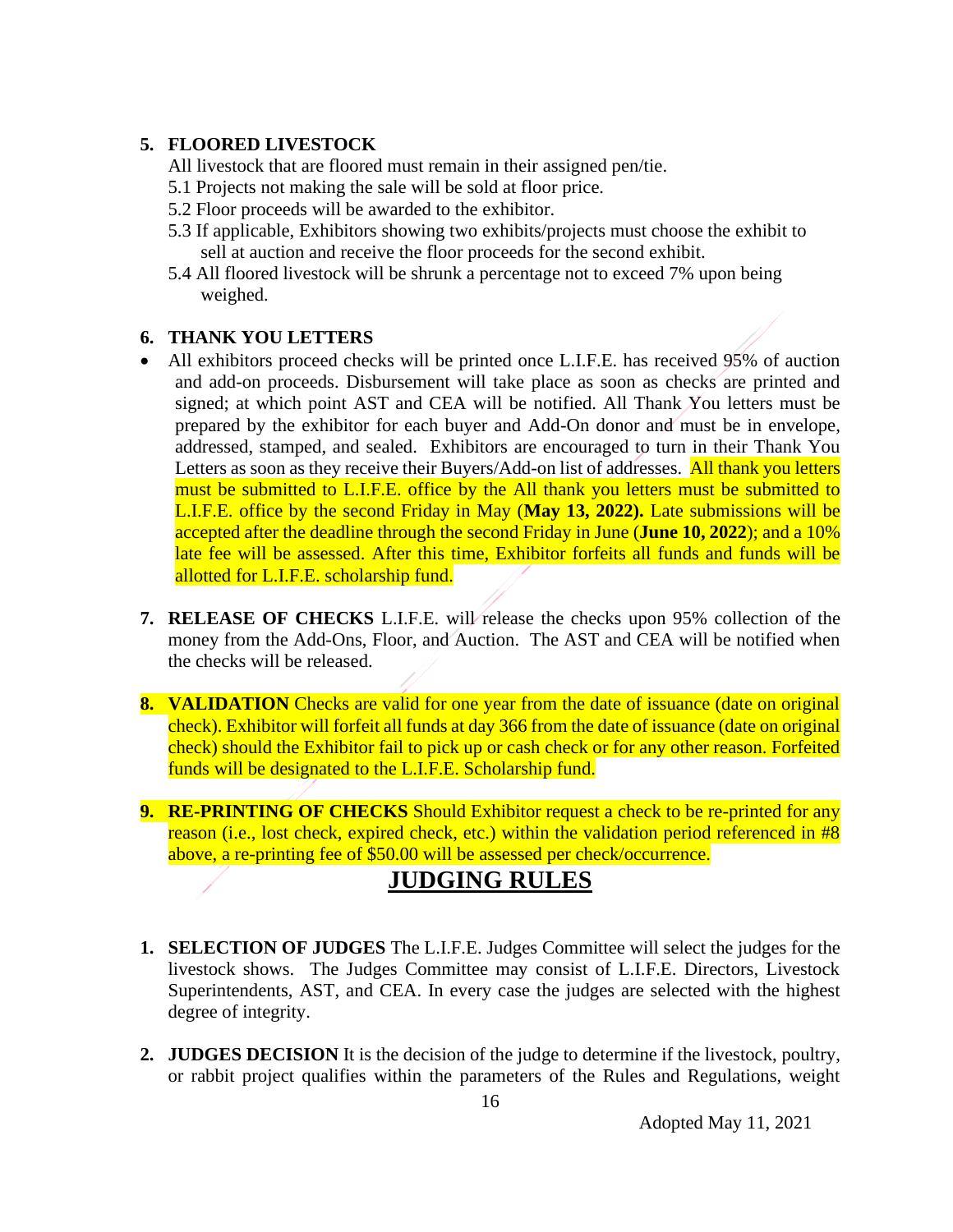(judge must read scale), quality, and worthiness of receiving a premium or reward. Sift judges have the authority to sift animals based on quality.

- **3. DECISION IS FINAL** The decision of the judges will be final in all cases, except in a case where fraud, misrepresentation or collusion not discovered at the time of sift or judging is later confirmed. *See General Rules, Grievance Process-Protests 1.3.*
- **4. INTERFERENCE WITH JUDGES** No one may disturb or interrupt the judging or the exhibitors while they are in the show ring. *See General Rules, Conduct & Disqualification.*
- **5. TIME OF JUDGING** The Livestock Judging Program as published in these Rules and Regulations will be followed as closely as possible. Exhibitors should ascertain at what time the exhibits entered will be judged. Any exhibit not presented promptly at scheduled time will be ruled out and barred from competition in the class called. No complaint or protest on the ground that the judges overlooked exhibits will be considered.
- **6. METHODS OF AWARDING** No animal will be awarded a prize unless removed from its stall or pen and exhibited before the judge in the show ring.
- **7. UNWORTHY EXHIBITS** Judges must not award a prize to an unworthy exhibit. It is the intention of the management that no premium or distinction of any kind shall be given to any animal or article that is not deserving. Judges will report to the management any animal which appears to be altered. *See General Rules, Livestock 8.*
- **8. ANIMALS DISQUALIFIED** If an animal awarded a prize is disqualified then the animals gaining the lower prizes shall graduate up into the higher positions next in order above them when, in the opinion of the judges, the animals are worthy of such prizes.

## **HERDSMANSHIP**

- **1.** The L.I.F.E. management will offer herdsmanship awards to the 4-H clubs or FFA Chapters.
- **2.** The following guidelines will assist the clubs or chapters meet the criteria for the Herdsmanship Awards.
	- 2.1 Clubs or chapters should have an exhibit area that is clean, neat and presentable to the public at all times.
	- **2.2 Decorations will be limited to a sign or banner not larger than 4'x 4' and Exhibitor Cards attached to board or other hardback. No other decorations will be allowed as they pose a safety hazard to all animals.**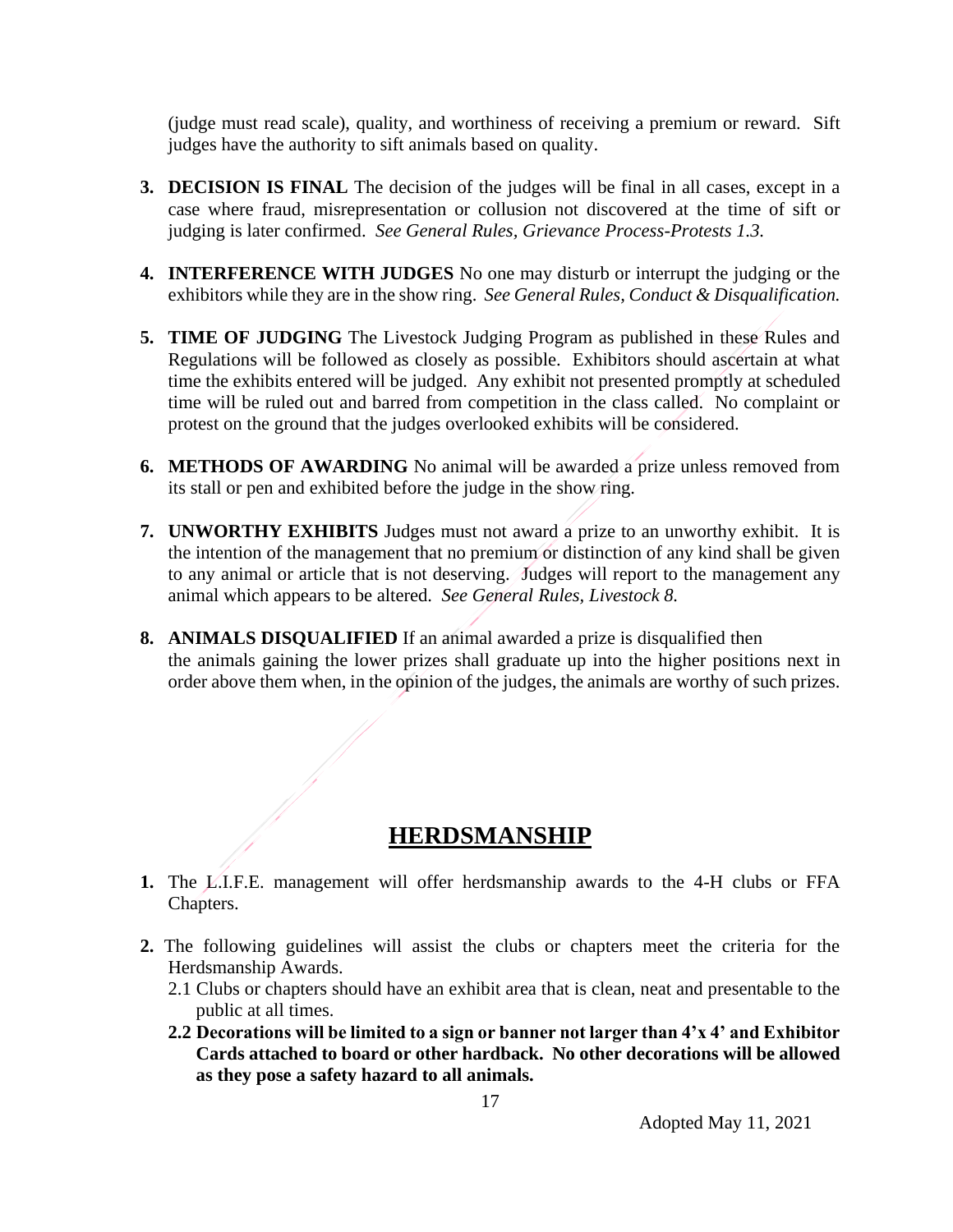- 2.3 Active participation in cleaning, maintenance and caring for the livestock should be observed at all times.
- 2.4 Clubs or chapters should strive to have student representatives available to answer questions about the exhibits to the judges and the general public.
- 2.5 Consideration will be given to those clubs or chapters that participate in L.I.F.E. sponsored "Clean-up Days."
- 2.6 Two clubs or chapters may be awarded the same award if they are assigned the same pen.
- **3.** Judges will be selected by L.I.F.E. board and will remain anonymous and the decision of the judges will be final.
- **4.** Judging will begin on Tuesday (move-in day) at noon and continue through Saturday.
- **5**. Awards will be presented for the following divisions.
	- o Steer Division
	- o Swine Division
	- o Lamb Division
	- o Goat Division
	- o Poultry Division
	- o Rabbit Division
	- o Overall Division
- 10 The Herdmanship awards will be presented at the auction on Saturday.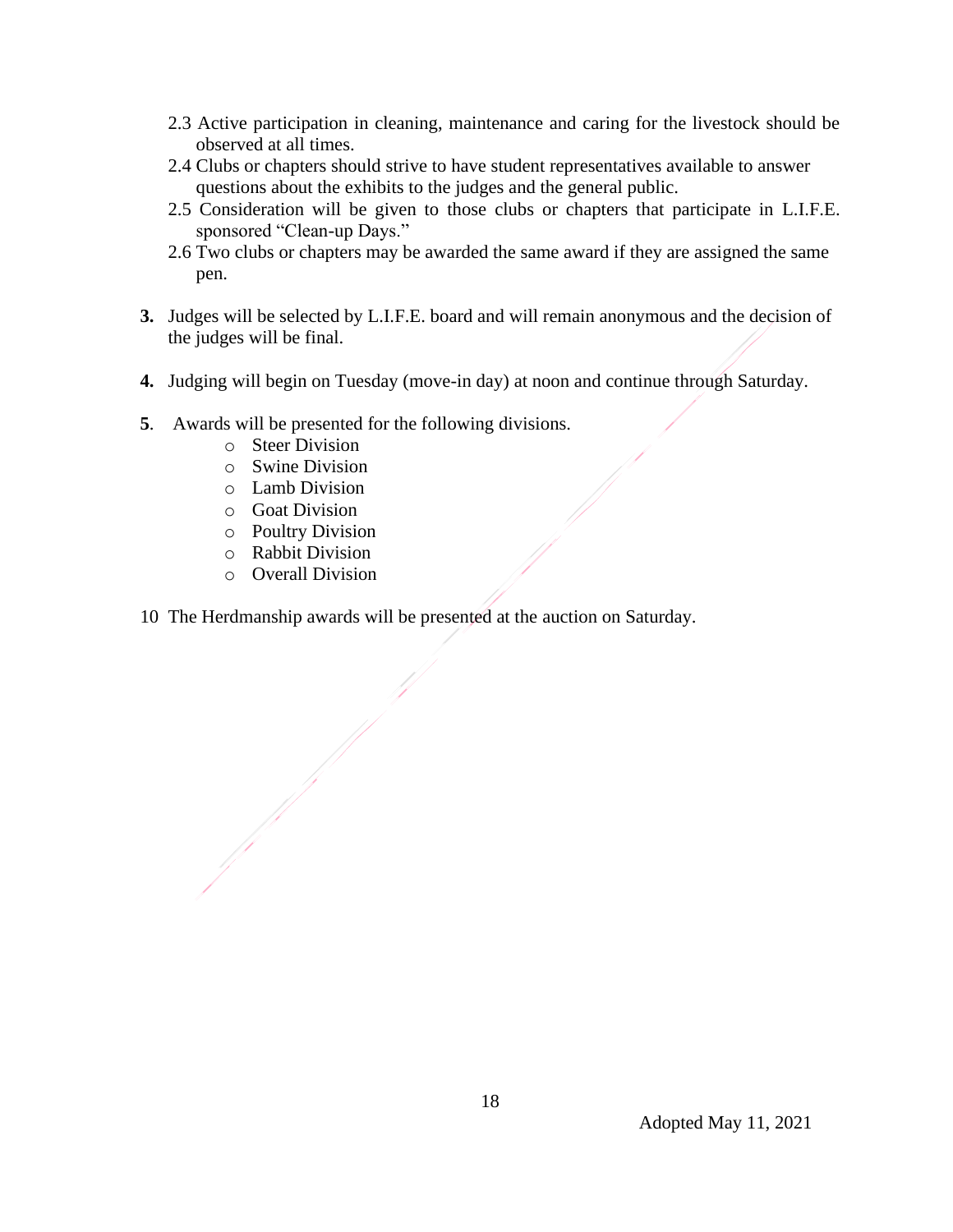## **SHOWMANSHIP CONTEST SPECIAL RULES**

L.I.F.E. will sponsor a Showmanship Contest for all livestock, poultry, and rabbit divisions.

- 1. The contest will be held at the completion of the last class of regular judging or at the discretion of the judge.
- 2. **The contest will be open to all 4-H and FFA members who show their own projects entered in the fair. Substitute exhibitors are not eligible.**
- 3. There will be no entry fee and contestants will be chosen by the judge during the show.
- 4. Each contestant will be allowed to enter only one division.
- **5.** Only one showmanship award will be given to one (1) Junior and one (1) Senior exhibitor in each division: steer, swine, lamb, goat, rabbit, and poultry.
- **6. There will be a Junior and Senior Division. Junior Division is exhibitors age 8 to 13 years old at the time of show and Senior Division is 14 to 18 years old at the time of show.**

#### **JUNIOR MARKET STEER SHOW**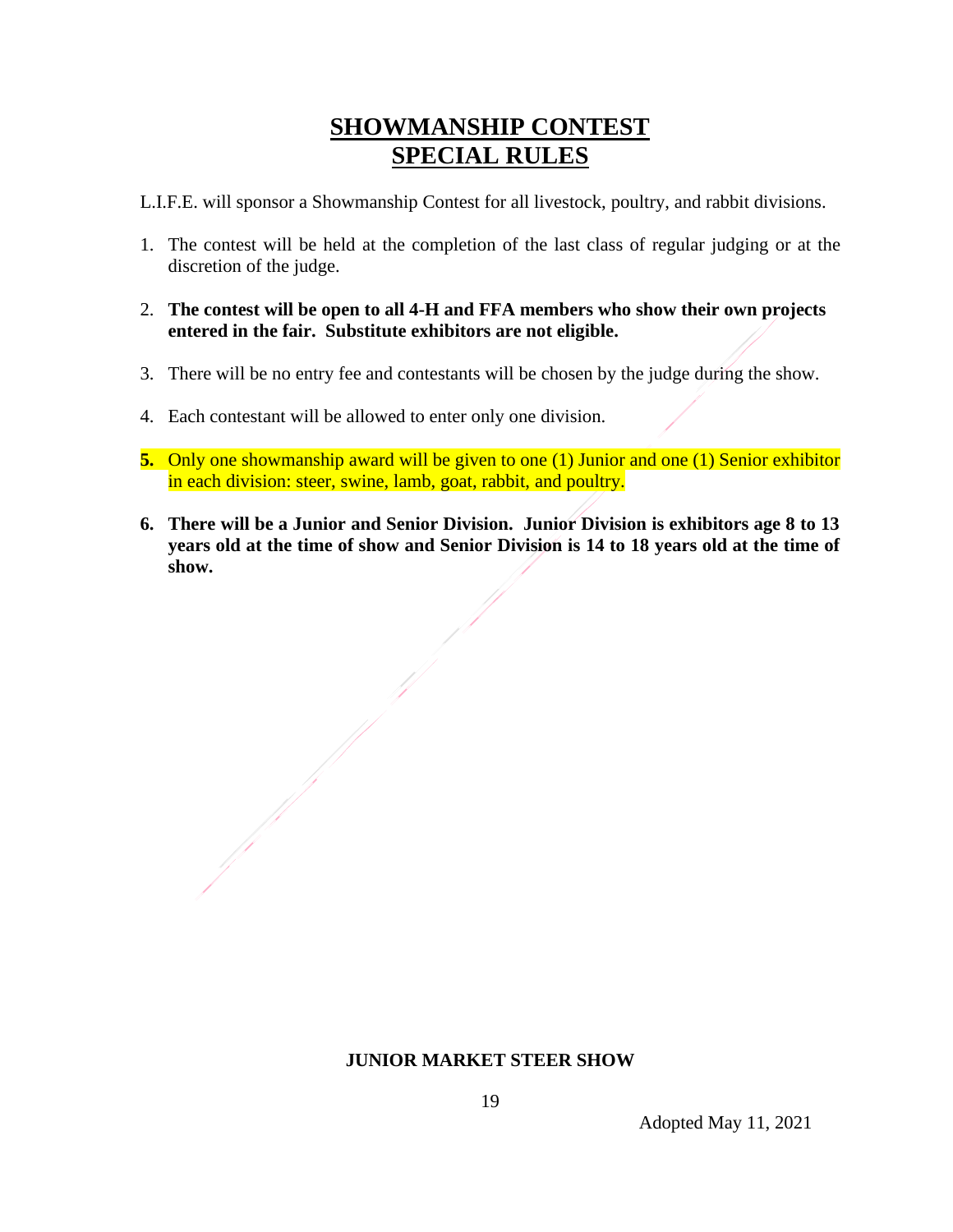#### **SPECIAL RULES**

The purpose of the Junior Steer Show is to encourage 4-H Club members and FFA Chapter members to participate in a practical beef production program. Emphasis on economy in the feeding operation is recommended.

#### **ENTRIES**

- 1. All Entry Cards must be signed by the Exhibitor, Parent or Legal Guardian, and AST or CEA.
- 2. Entry cards accompanied by a \$30 entry fee must be delivered by the AST/CEA to the L.I.F.E. office by 5:00 PM on the Entry Closing Date, (Wednesday before validation) **September 8, 2021.** No late entries will be accepted.
- 3. The exhibitor must have owned the steer(s) prior to **September 8, 2021,** and the steer(s) shall have been fed and cared for exclusively by the exhibitor during the feeding period within Webb County.
- 4. L.I.F.E. livestock committee reserves the right to inspect animals at any time, with or without notice, after the validation date.
- 5. Prior to removing any steer from the county for over 48 hours, written notice of reason for travel, destination and dates of travel must be submitted to the LIFE office and CEA or AST. Failure to do so will result in disqualification.
- 6. Direct siblings, half siblings, or step siblings may validate steers with their names on the same card. However, each exhibitor must select, at the time of sift, their own steer for sift, show and sale. The siblings must reside in the same household, and they must raise the steers together.

#### **VALIDATION**

- 1. Validation will begin at 8:00 AM Saturday, **September 11, 2021,** and end when the last steer of the scheduled time frame is validated.
- 2. Validation time slots will be organized by club/chapter.
- 3**.** State validated steers that have been photographed by L.I.F.E. personnel and have the photographs on record at the L.I.F.E. office prior to validation date may waive attending the September 11, 2021, Validation.
- 4. Steers will be ear tagged on the left ear and photographed.
- 5. Steers will not be ear tagged or photographed inside trailers. They will only be eartagged and photographed in the designated area.
- 6. Steers shall have been de-horned, castrated (steers castrated with burdizzos will not be validated) and halter broken prior to date of validation. Unattached horns, scurs, and re-growth that will not cause harm or injury will be accepted.
- 7. There will be no weight limit at validation time.
- 8. Exhibitor presence is not mandatory but is strongly recommended.

#### **SIFT**

- 1. Sift day will be **March 1, 2022.**
- 2. Steers must be slick shorn to 3/8" prior to sift. Slick shorn includes the entire body, including legs, with the exception of switch. **ONLY "TOUCH-UP" CLIPPING WILL**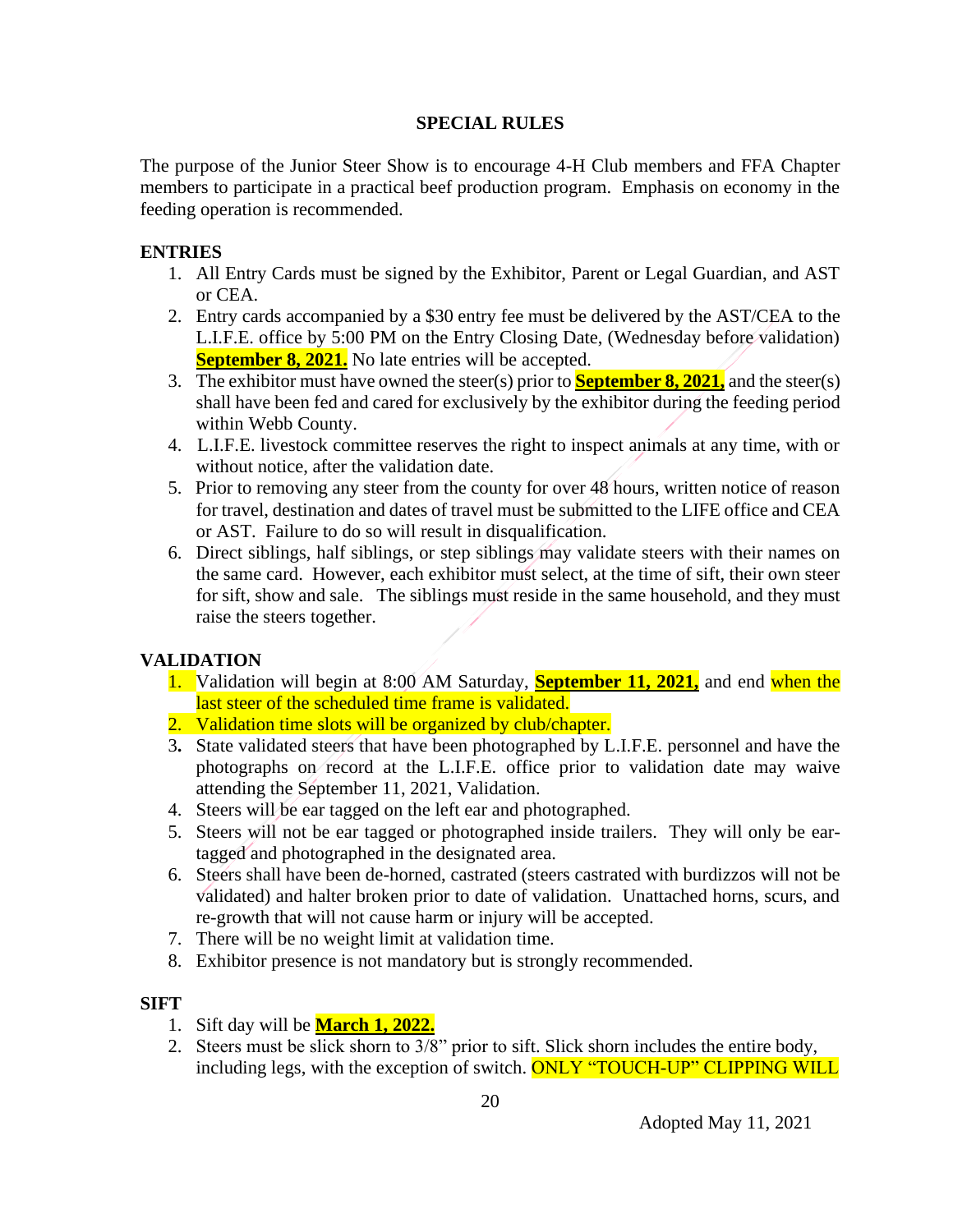#### BE PERMITTED.

- 3. Wild or unruly steers will be sifted at the discretion of the sift judges.
- 4. Steers not weighing the minimum 1,000 pounds after reweigh shall not be eligible and will be sifted. THERE WILL BE ONLY ONE WEIGH-IN FOR EACH STEER (except in the case where animal is weighing outside weight limit, only one immediate reweigh will be allowed)**.**
- 5. Steers must be of show quality, or they will be sifted upon discretion of sift judge.
- 6. Steers will be divided into five (5) breed divisions. If there are twelve (12) or less steers in a Breed Division, the class will be divided into Class 1 and Class 2. If there are thirteen (13) or more steers in a Breed Division, the class will be divided into Class 1, Class 2 and Class 3.

Breed Divisions. Steers will be classified in following order.

6.1 American Breed Crosses/Brahman Influence

6.2 British

- 6.3 All Other Breeds Red (AOB Red)
- 6.4 All Other Breeds Black (AOB Black)
- 6.5 All Other Breeds Other (AOB Other)
- 6.6 Steers will be classified according to visual breed characteristics.

6.7 Steers will be classified by three judges. The decision of two of the three judges will determine the breed division.

- 7. Only the exhibitor, substitute exhibitor or superintendent designee will be allowed in the show ring during the sift.
- 8. The classes will be determined by  $/a$  committee consisting of one or more superintendents, one board member, and two members either ASTs, CEAs, or a combination of both.
- 9. Steers will be required to use a security tie while tied to rail.
- 10. All sifted animals will be removed from the grounds by 8:00 PM on Tuesday the day of sift. All sifted animals left on the grounds after 8:00 PM become property of L.I.F.E. **(THIS RULE WILL BE ENFORCED).**
- 11. In the case that an exhibitor does not present for sift and weigh, LAST CALL will be announced three times. If the exhibitor still has not arrived, the project will be disqualified, and the animal must be removed from fairgrounds by 8:00 PM.

#### **SHOW**

- 1. Steers will be shown in the following order.
	- 1 st American Breed Crosses/Brahman Influence
	- 2<sup>nd</sup> British
	- 3<sup>rd</sup> AOB Red
	- 4<sup>th</sup> AOB Black
	- 5<sup>th</sup> AOB Other
- 2. A Division Champion will be selected from the first-place steers in each weight class. The second-place steer from the class that produced the Division Champion will compete for Reserve Division Champion.
- 3. The Grand Champion steer of the show will be selected from the Division Champions.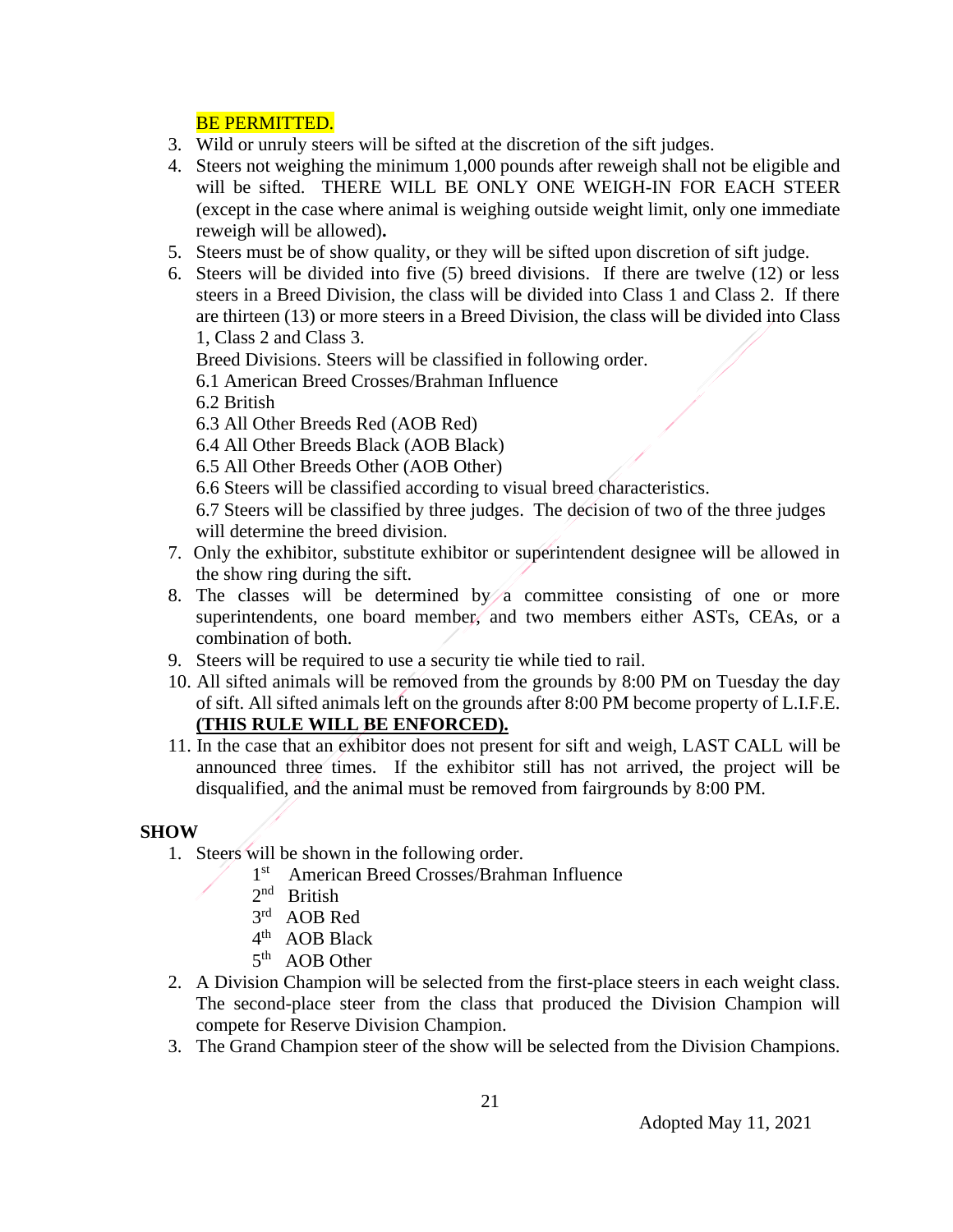- 4. The Reserve Division Champion from the division that produced the Grand Champion will compete for Reserve Grand Champion steer of the show.
- 5. Only the exhibitor, substitute exhibitor or superintendent designee will be allowed in the show ring during the judging. No one may disturb or interrupt the exhibitor(s) while they are in the show ring during the judging.
- **6.** *For the safety of all the exhibitors,* **wild or unruly steers may be secured and/or removed from the show ring at the judge's discretion.**

#### **SALE**

- 1. All steers that sell in the auction must be returned to the assigned club or chapter tie after they are auctioned.
- 2. All steers that are floored must remain tied at their assigned club or chapter tie.
- 3. In no case will a steer after eighth place  $(8<sup>th</sup>)$  be sold.
- 4. Only the exhibitor, or approved substitute exhibitor will be allowed in the auction ring during the sale.
- 5. If applicable, Exhibitors with two exhibits/projects that qualify for auction must choose the exhibit to sell at auction and receive the floor proceeds for the second exhibit. It is the responsibility of the exhibitor to immediately, (after the judging) notify the L.I.F.E. Sales Office which entry will sell. If there is no notification, the L.I.F.E. Sales Office will decide based on highest placing.
- 6. All steers will be shrunk a percentage not to exceed 7% upon being weighed.

#### **DISPERSAL**

- 1. Exhibitors with steers missing ear tags at time of dispersal may be subject to a \$100 fine.
- 2. All steers must remain at the club or chapter tie on Sunday of the fair.
- 3. Buyers must pick up all livestock between 2:00 pm and 4:00pm. Livestock will not be released without the buyer's receipt. Any livestock not picked up by 4:00pm will become the property of L.I.F.E.
- 4. Show boxes can be removed after 2:00 pm and with security clearance.
- 5. All livestock donated back to the exhibitor will be floored.
- 6. Theft of Livestock may result in forfeiture of money from the auction, Add-Ons, premiums, and may be barred from further competition the following year or indefinitely if determined that the exhibitor violated L.I.F.E Rules.

#### **MARKET SWINE SHOW SPECIAL RULES**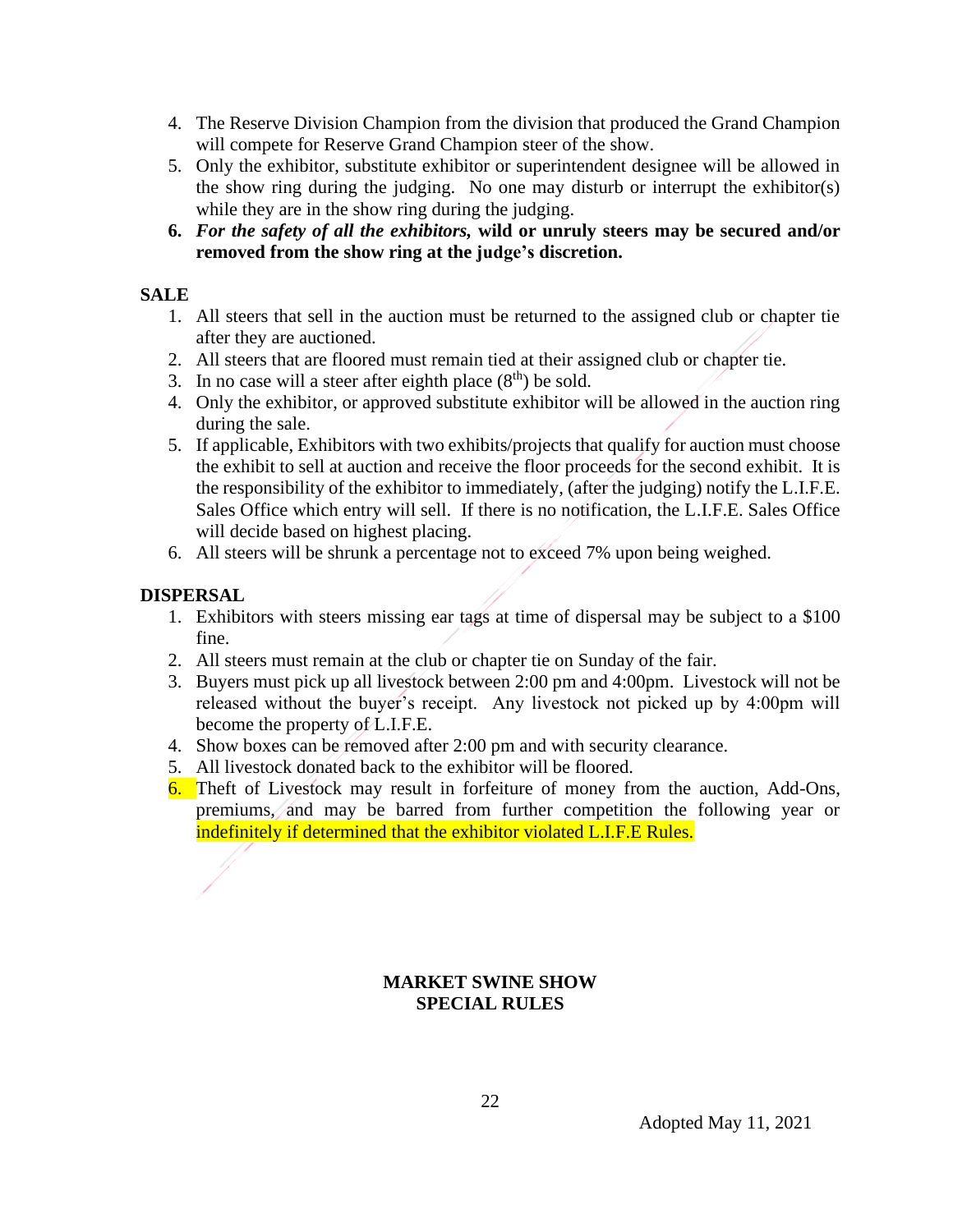The purpose of the Swine Show is to encourage 4-H Club members and FFA Chapter members to participate in a practical swine production program. Emphasis on economy in the feeding operation is recommended.

#### **ENTRIES**

- 1. All Entry Cards must be signed by the Exhibitor, Parent or Legal Guardian, and AST or CEA.
- 2. Entry cards accompanied by a \$30 entry fee must be delivered by the AST/CEA to the L.I.F.E. office by 5:00 PM on the Entry Closing Date, (Wednesday before validation) **December 1, 2021.** No late entries will be accepted.
- 3. The exhibitor must have owned the hog(s) prior to **December 1, 2021,** and the pig(s) shall have been fed and cared for exclusively by the contestant during the feeding period in Webb County.
- 4. L.I.F.E. livestock committee reserves the right to inspect animals at any time, with or without notice, after the validation date.
- 5. Prior to removing any swine from the county for over 48 hours, written notice of reason for travel, destination and dates of travel must be submitted to the L.I.F.E. office and CEA or AST. Failure to do so will result in disqualification.
- 6. Direct siblings, half siblings, or step siblings may validate swine with their names on the same card. However, each exhibitor must select, at the time of sift, their own swine for sift, show and sale. The siblings must reside in the same household, and they must raise the swine together.

#### **VALIDATION**

- 1. Validation will begin at 8:00 AM Saturday, **December 4, 2021,** and end when the last swine of the scheduled time frame is validated.
- 2. Validation time slots will be organized by club/chapter.
- 3. State validated swine that have been photographed by L.I.F.E. personnel and have the photographs on record at the L.I.F.E. office prior to validation date may waive attending the December 4, 2021, Validation.
- 4. Swine will be ear tagged on the left ear on validation date.

#### **SIFT**

- 1. Sift day will be **March 1, 2022.**
- 2. "Snaring" will not be allowed on the fairgrounds at any time. Only "Touch-up" clipping will be allowed.
- 3. Swine Show will be divided into up to eight (8) weight classes:
- 4. Weight Limits
	- 4.1 Minimum weight: 210 lbs. (two hundred ten pounds)

4.2 Maximum weight: 285 lbs. (two hundred eighty-five pounds)

THERE WILL BE ONLY ONE WEIGH-IN FOR EACH SWINE. In the case where the animal weighs outside the set weight limit, only one (1) immediate reweigh will be allowed.

- 5. There will be a (2) two-pound tolerance at weigh-in.
- 6. Swine must be of show quality, or they will be sifted by sift judges.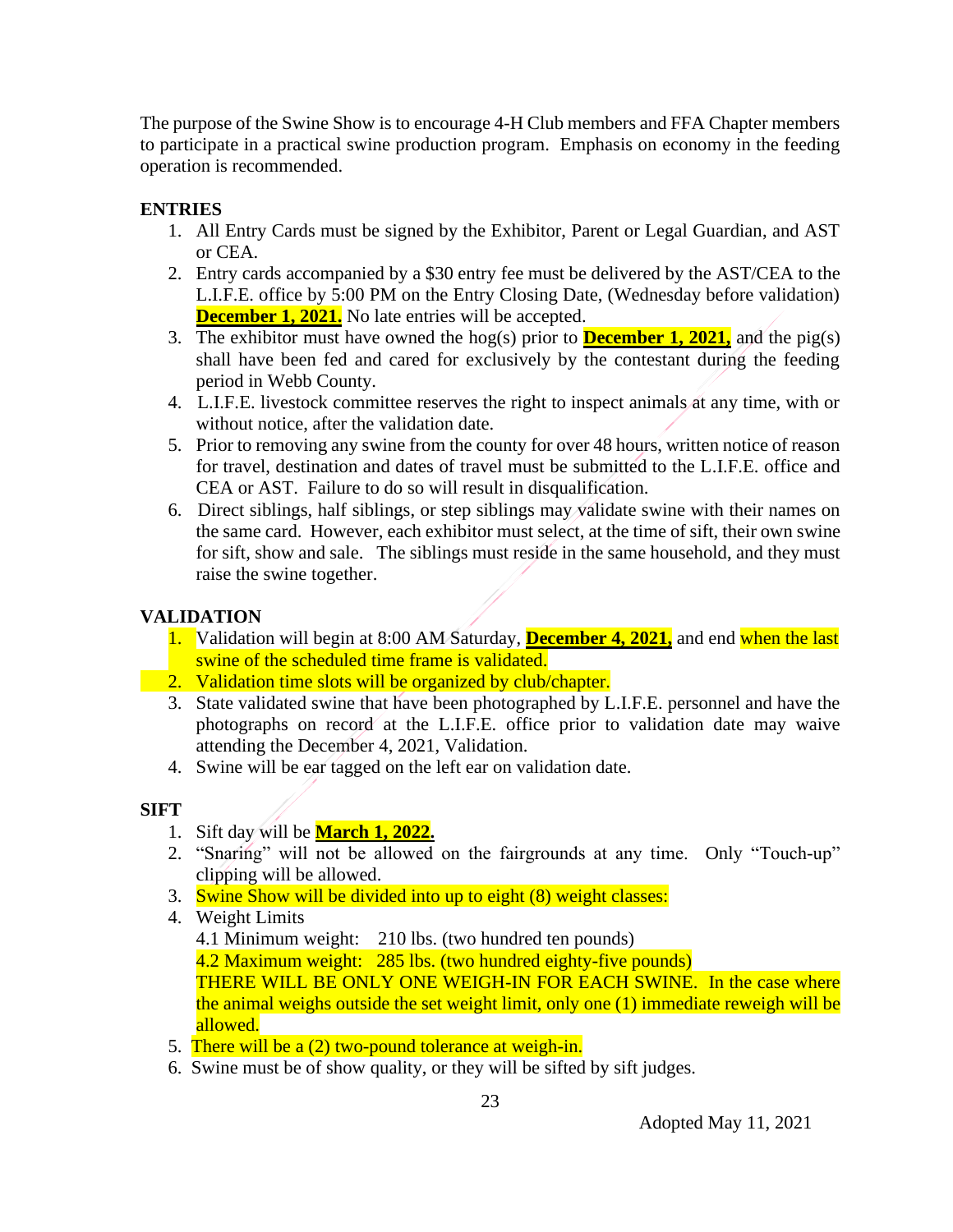- 6. Only the exhibitor, substitute exhibitor or superintendent designee will be allowed in the show ring during sift.
- 7. The decisions of classifier(s) and or sifter(s) is final and not subject to protest.
- 8. The classes will be determined by a committee consisting of one or more superintendents, one board member, and two members either ASTs, CEAs or a combination of both.
- 9. LAST CALL will be announced three times, In the case that an exhibitor does not present for sift and weigh the project will be disqualified and the animal must be removed from fairgrounds by 8:00 PM.

#### **SHOW**

- 1. Barrows or open gilts may be shown.
- 2. Only the exhibitor, substitute exhibitor or superintendent designee will be allowed in the show ring during the judging. No one may disturb or interrupt the judging or the exhibitors while they are in the show ring.

#### **SALE**

- 1. All swine that sell in the auction must be returned to the assigned pen after they are auctioned.
- 3. All swine that are floored must remain in their assigned club or chapter pen.
- 4. In no case will a swine after eighth place  $(8<sup>th</sup>)$  be sold.
- 5. Only the exhibitor, or approved substitute exhibitor will be allowed in the auction ring during the sale.
- 6. If applicable, Exhibitors with two exhibits/projects that qualify for auction must choose the exhibit to sell at auction and receive the floor proceeds for the second exhibit. It is the responsibility of the exhibitor to immediately, (after the judging) notify the LIFE Sales Office which entry will sell. If there is no notification, the LIFE Sales Office will decide based on highest placing.
- 7. All swine will be shrunk a percentage not to exceed 7% upon being weighed.

#### **DISPERSAL**

- 1. Exhibitors with swine missing ear tags at time of dispersal may be subject to a \$100 fine.
- 2. Buyers must pick up all livestock between 2:00pm and 4:00pm. Livestock will not be released without the buyer's receipt. Any livestock not picked up by 4:00pm will become the property of LIFE.
- 3. Show boxes can be removed after 2:00 pm and with security clearance.
- 4. All livestock donated back to the exhibitor will be floored.
- 5. Theft of Livestock will result in forfeiture of money from the auction, Add-Ons, premiums, and may be barred from further competition the following year or indefinitely if determined that the exhibitor violated L.I.F.E Rules.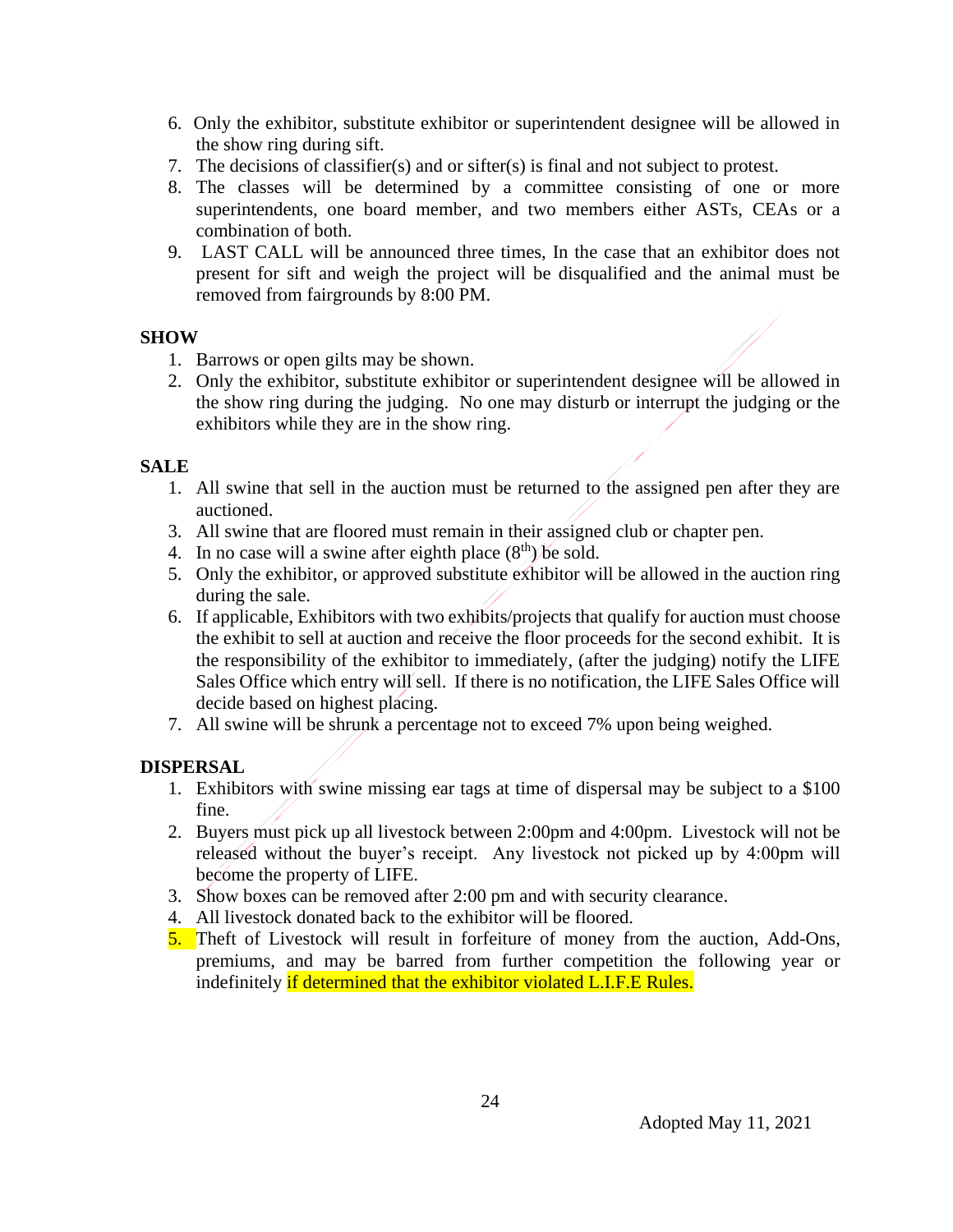#### **MARKET LAMB SHOW SPECIAL RULES**

The purpose of the Lamb Show is to encourage 4-H Club members and FFA Chapter members to participate in a practical Lamb production program. Emphasis on economy in the feeding operation is recommended.

#### **ENTRIES**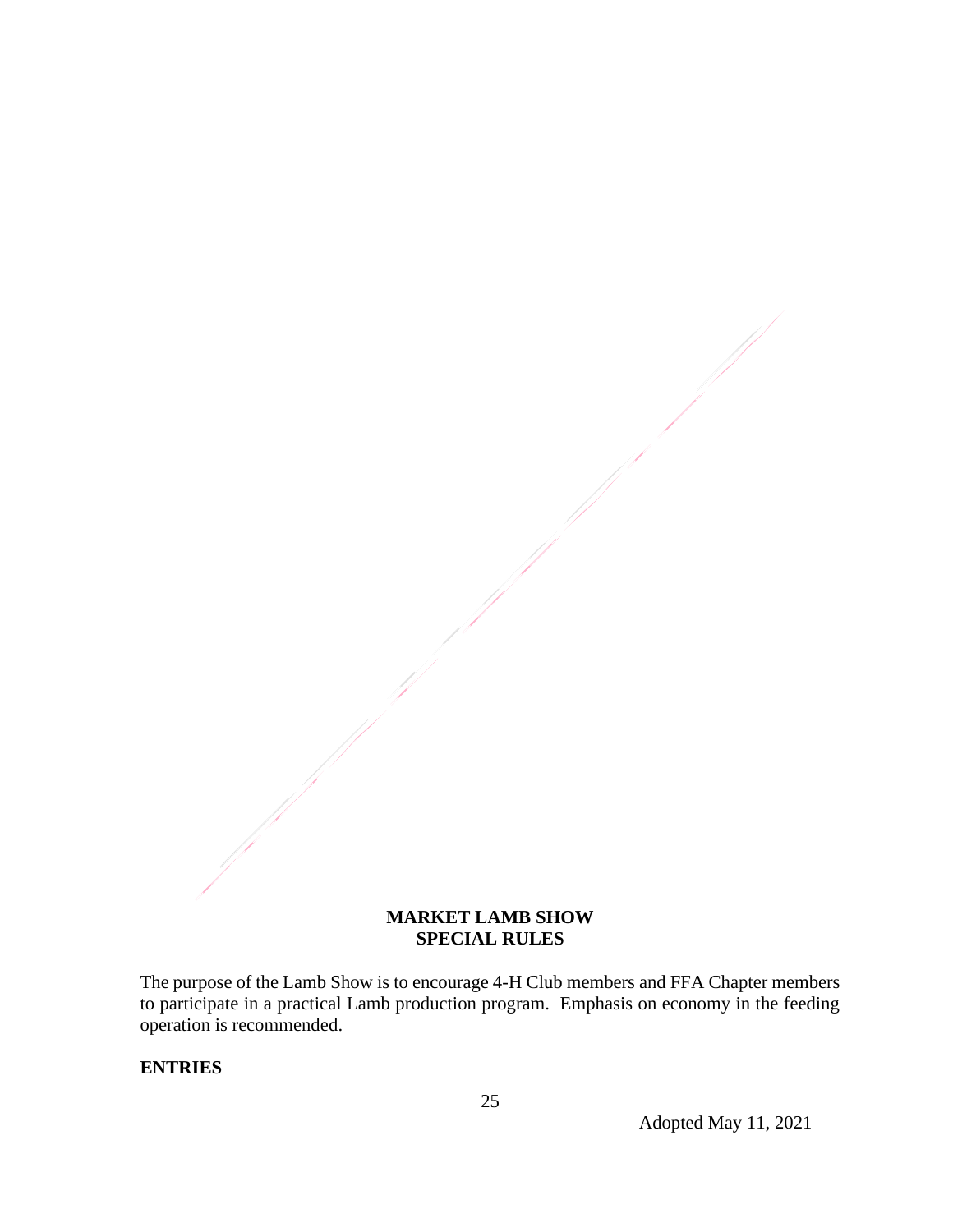- 1. All Entry Cards must be signed by the Exhibitor, Parent or Legal Guardian, and AST or CEA.
- 2. Entry cards accompanied by a \$30 entry fee must be delivered by the AST/CEA to the L.I.F.E. office by 5:00 PM on the Entry Closing Date, (Wednesday before validation) **October 6, 2021.** No late entries will be accepted.
- 3. The exhibitor must have owned the lamb(s) prior to **October 6, 2021,** and the lamb(s) shall have been fed and cared for exclusively by the contestant during the feeding period Webb County.
- 4. L.I.F.E. livestock committee reserves the right to inspect animals at any time, with or without notice, after the validation date.
- 5. Prior to removing any lamb from the county for over 48 hours, written notice of reason for travel, destination and dates of travel must be submitted to the L.I.F.E. office, and CEA or AST. Failure to do so will result in disqualification.
- 6. Direct siblings, half siblings, or step siblings may validate lambs with their names on the same card. However, each exhibitor must select, at the time of sift, their own lamb for sift, show and sale. The siblings must reside in the same household, and they must raise the lambs together.

#### **VALIDATION**

- 1. Validation will begin at 8:00 AM Saturday, **October 9, 2021,** and end when the last lambs of the scheduled time frame is validated.
- 2. Validation time slots will be organized by club/chapter.
- 3. State validated lambs that have been photographed by L.I.F.E. personnel and have the photographs on record at the L.I.F.E. office prior to validation date may waive attending the October 16, 2021, Validation.
- 4. Lambs will be ear tagged on the left ear and tattooed on the right ear.
- 5. All male lambs must be castrated prior to validation.
- 6. Wether lambs cannot be castrated with berdizzos. Only knife or elastrator castration will be accepted.

#### **SIFT**

- 1. Sift day will be **March 1, 2022.**
- 2. All lambs must be slick shorn with approximately 3/8" clip prior to arrival. Exception to shearing are the legs below the knees, hocks, and poll. **ONLY TOUCH-UP** CLIPPING WILL BE ALLOWED ON THE FAIRGROUNDS.
- 3. All lamb must be presented for official weighing and class assignment without any blankets, halters, or any other such paraphernalia that may alter the true weight of the lamb.
- 4. Lambs will be divided into the following divisions and will be classified and sifted in numerical order or an order directed by the superintendent.
	- 4.1 Southdown
	- 4.2 Finewool
	- 4.3 Finewool Cross
	- 4.4 Medium Wool

5. Lambs weighing under ninety pounds (90 lbs) for southdowns and one hundred pounds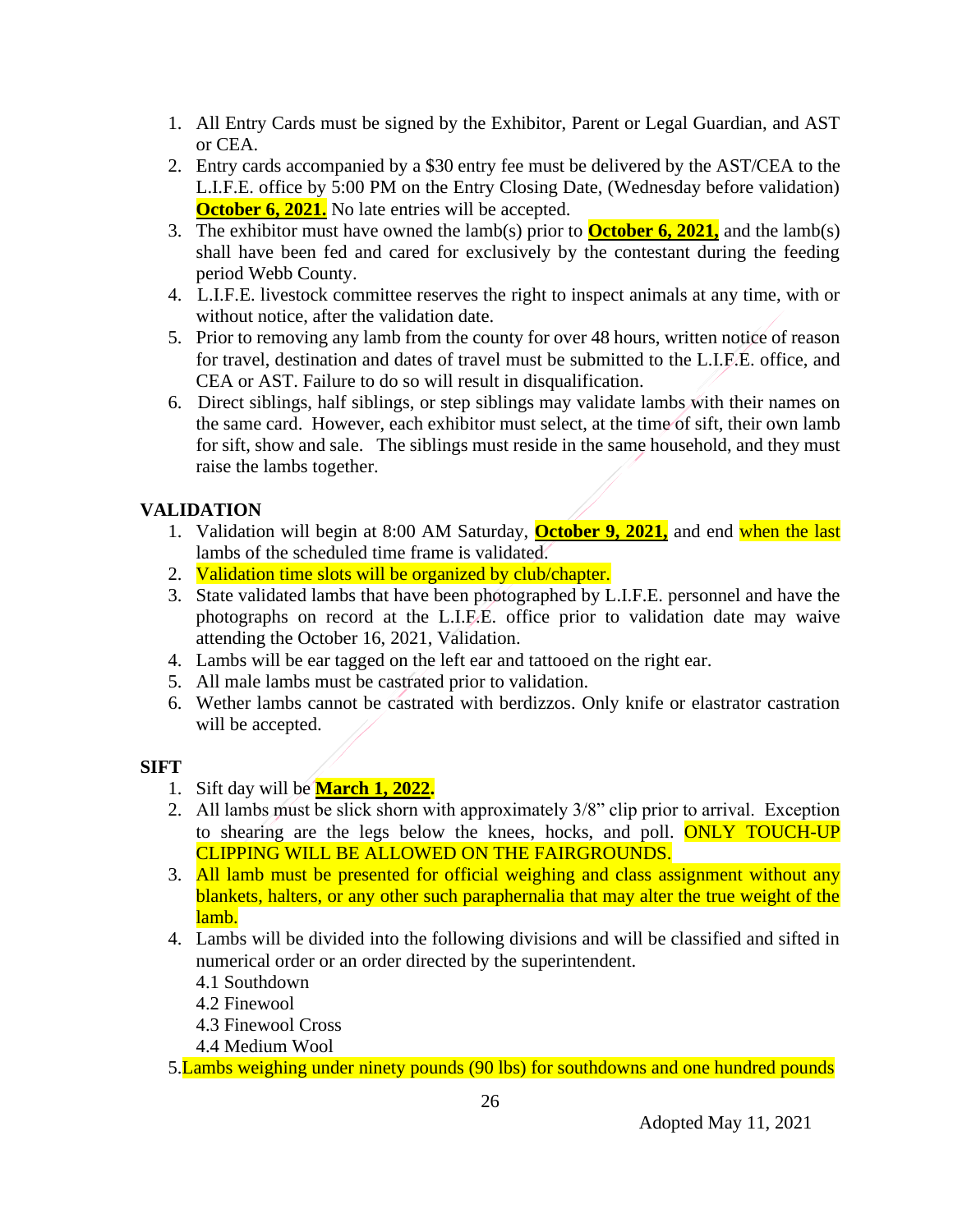(100 lbs.) for fine wool, fine wool cross and medium wool or more than **one hundred sixty five pounds (165 lbs.)** at the time of official weigh-in will be sifted.

- 6. There will be a  $(1)$  one pound tolerance at weigh-in. THERE WILL BE ONLY ONE WEIGH-IN FOR EACH LAMB. In the case where the animal weighs outside the set weight limit, only one (1) immediate reweigh will be allowed.
- 7. Lambs will be of show quality, or they will be sifted by sift judge.
- 8. Only the exhibitor, substitute exhibitor or superintendent designee will be allowed in the show ring during sift.
- 9. The classes will be determined by a committee consisting of one or more superintendents, one board member, and two members either ASTs, CEAs, or a combination of both.
- 10. Last call will be announced three times, In the case that an exhibitor does not present for sift and weigh the project will be disqualified and the animal must be removed from fairgrounds by 8:00 PM.

#### **SHOW**

- 1. Lambs will be shown in the following order.
	- 1<sup>st</sup> Southdown
	- 2<sup>nd</sup> Fine Wool
	- 3<sup>rd</sup> Fine Wool Cross
	- 4<sup>th</sup> Medium Wool
- 2. Each lamb division will be divided into three classes:
	- o Light
	- o Medium
	- o Heavy
- 3. Ewes or wethers may be shown.
- 4. Only the exhibitor(s), substitute exhibitor or superintendent designee will be allowed in the show ring during the judging. No one may disturb or interrupt the judging or the exhibitors while they are in the show ring.

#### **SALE**

- 1. All lambs that sell in the auction must be returned to the assigned pen after they are auctioned.
- 2. All lambs that are floored must remain in their assigned club or chapter pen.
- 3. **In no case will a lamb after eighth place (8th) be sold.**
- 4. Only the exhibitor, or approved substitute exhibitor will be allowed in the auction ring during the sale.
- 5. If applicable, Exhibitors with two exhibits/projects that qualify for auction must choose the exhibit to sell at auction and receive the floor proceeds for the second exhibit. It is the responsibility of the exhibitor to immediately, (after the judging) notify the L.I.F.E. Sales Office which entry will sell. If there is no notification, the L.I.F.E. Sales Office will decide based on highest placing.
- 6. All lambs will be shrunk a percentage not to exceed 7% upon being weighed.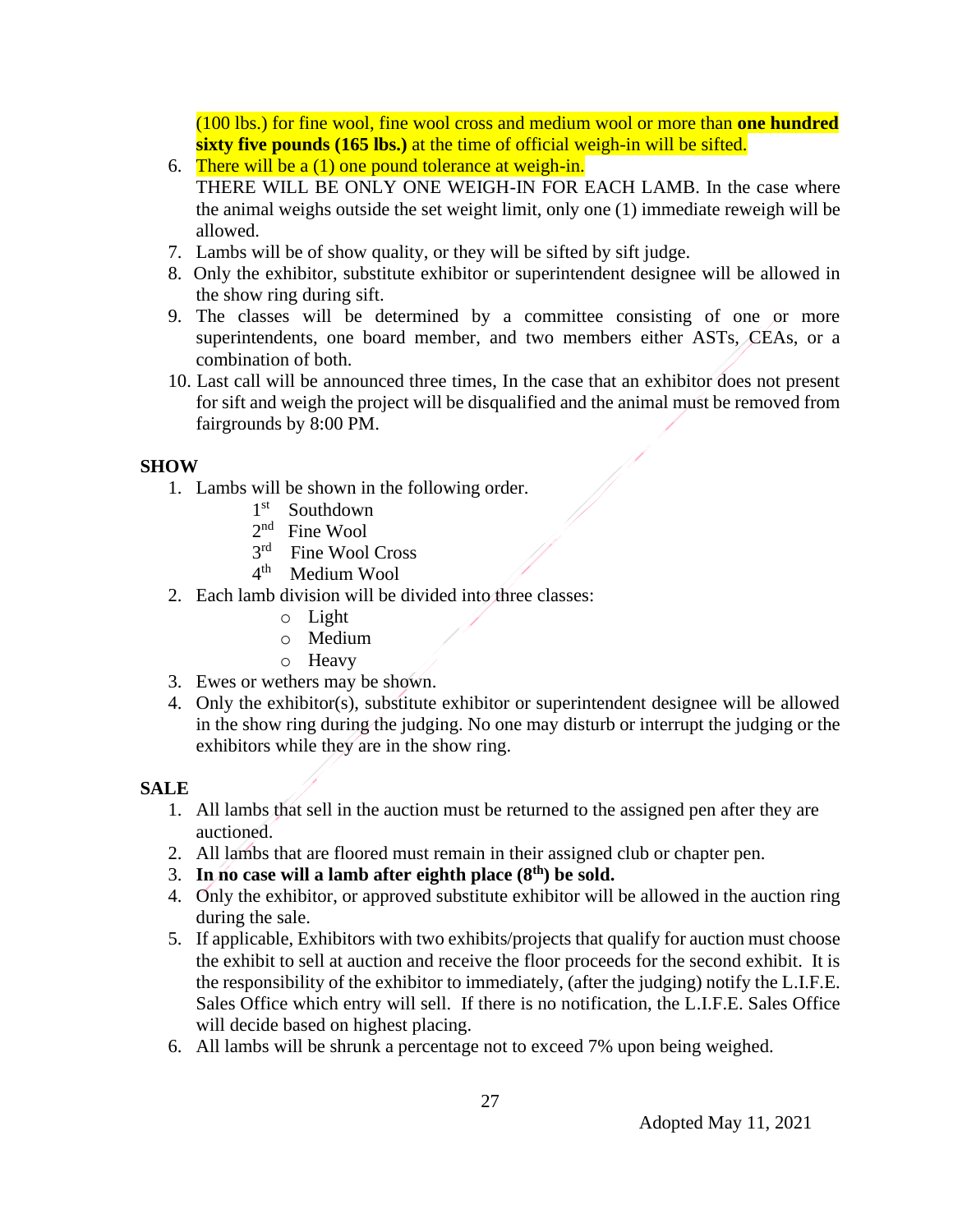#### **DISPERSAL**

- 1. Exhibitors with lambs missing ear tags at time of dispersal may be subject to a \$100 fine.
- 2. All lambs that are auctioned must remain in their club/chapter pens on the Sunday of the Fair.
- 3. All lambs that are floored must remain in their club/chapter pens on the Sunday of the Fair.
- 4. Buyers must pick up all livestock between 2:00pm and 4:00pm. Livestock will not be released without the buyer's receipt. Any livestock not picked up by 4:00pm will become the property of L.I.F.E.
- 5. Show boxes can be removed after 2:00pm and with security clearance.
- 6. Theft of Livestock will result in forfeiture of money from the auction, Add-Ons, premiums, and may be barred from further competition the following year or indefinitely if determined that the exhibitor violated L.I.F.E Rules.

#### **MARKET GOAT SHOW SPECIAL RULES**

The purpose of the Goat Show is to encourage 4-H Club members and FFA Chapter members to participate in a practical Goat production program. Emphasis on economy in the feeding operation is recommended.

#### **ENTRIES**

1. All Entry Cards must be signed by the Exhibitor, Parent or Legal Guardian, and AST or CEA.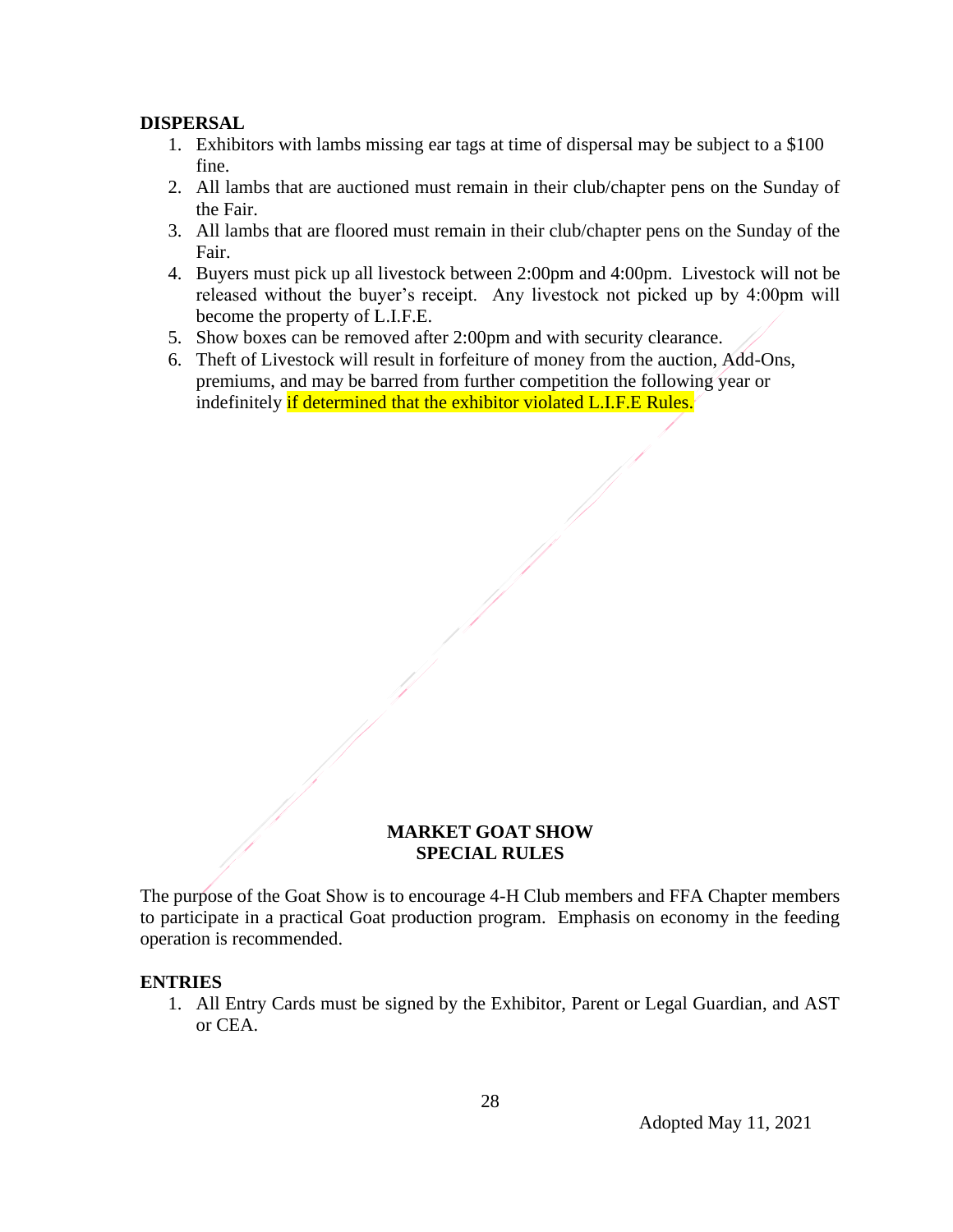- 2. Entry cards accompanied by a \$30 entry fee must be delivered by the AST/CEA to the L.I.F.E. office by 5:00 PM on the Entry Closing Date, (Wednesday before validation) **October 6, 2021.** No late entries will be accepted.
- 3. The exhibitor must have owned the goat(s) prior to **October 6, 2021,** and the goat(s) shall have been fed and cared for exclusively by the contestant during the feeding period in Webb County.
- 4. L.I.F.E. livestock committee reserves the right to inspect animals at any time, with or without notice, after the validation date.
- 5. Prior to removing any goat from the county for over 48 hours, written notice of reason for travel, destination and dates of travel must be submitted to the L.I.F.E. office, County Extension Agent and/or Agriculture Science Teacher. Failure to do so will result in disqualification.
- 6. Direct siblings, half siblings, or step siblings may validate goats with their names on the same card. However, each exhibitor must select, at the time of sift, their own goat for sift, show and sale. The siblings must reside in the same household, and they must raise the goats together.

#### **VALIDATION**

- 1. Validation will begin at 8:00 AM Saturday, **October 9, 2021,** and end when the last goat of the scheduled time frame is validated.
- 2. Validation time slots will be organized by club/chapter.
- 3. State validated goats that have been photographed by L.I.F.E. personnel and have the photographs on record at the L.I.F.E. office prior to validation date may waive attending the October 16, 2021, Validation.
- 4. Goats will be ear tagged on the left ear, tattooed on the right ear and photographed.
- 5. All male goats must be castrated prior to validation.
- 6. Wether goats cannot be castrated with berdizzos. Only knife or elastrator castration will be accepted.

#### **SIFT**

- 1. Sift day will be **March 1, 2022.**
- 2. All goats must be clipped prior to arrival and shown with a 3/8" clip. Exception to the clipping are the legs from the knees and below and from the hocks and below. ONLY TOUCH-UP CLIPPING WILL BE ALLOWED ON FAIRGROUNDS.
- 3. All goats must be presented for official weighing and class assignment without any blankets, halters, or any other such paraphernalia that may alter the true weight of the goat.
- 4. The minimum weight for wethers and females will be seventy-five (75) pounds and a maximum weight of one hundred twenty (120) pounds. THERE WILL BE ONLY ONE WEIGH-IN FOR EACH GOAT. In the case where the animal weighs outside the weight limit, only one (1) immediate reweigh will be allowed.
- 5. There will be a (1) one pound tolerance at weigh-in.
- 6. Goats must be of show quality, or they will be sifted.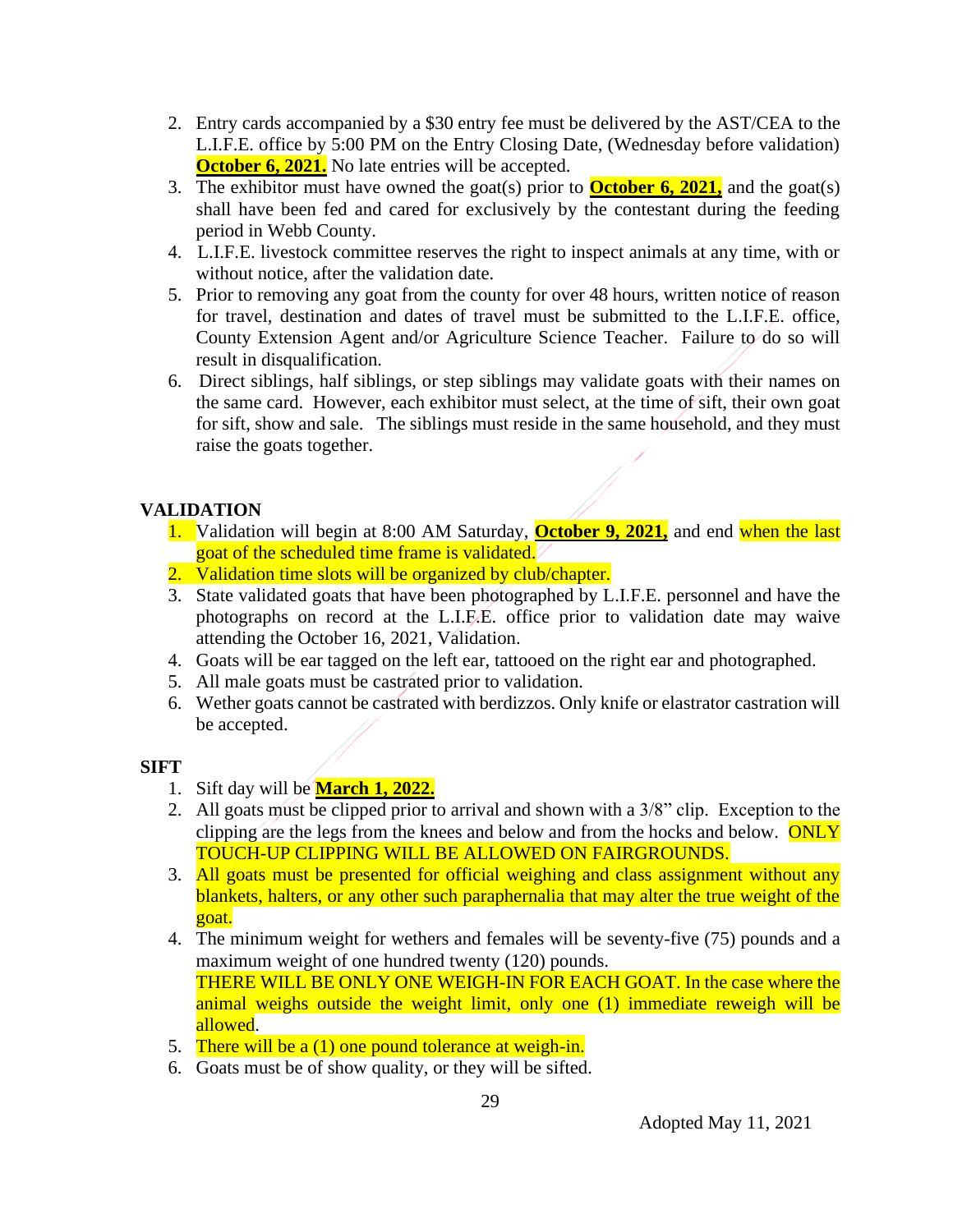- 7. Horns must be no longer than five inches at the rear base and must be tipped. (Tips of horns must be flat or round, not less than the diameter of a dime at the end).
- 8. Only the exhibitor, substitute exhibitor or superintendent designee will be allowed in the show ring during sift.
- 9. The classes will be determined by a committee consisting of one or more superintendents, one board member, and two members either ASTs, CEAs, or a combination of both.
- 10. LAST CALL will be announced three times, In the case that an exhibitor does not present for sift and weigh the project will be disqualified and the animal must be removed from fairgrounds by 8:00 PM.

#### **SHOW**

1. Goat classes will be divided into three (3) divisions of three (3) classes after the official weigh-in:

Light weight

- o Class 1
- o Class 2
- o Class 3

Medium weight

- o Class 1
- o Class 2
- o Class 3

Heavy weight

- o Class 1
- o Class 2
- o Class 3
- 2. Wether goats and breeding females can be shown.
- 3. Only the exhibitor, substitute exhibitor or superintendent designee will be allowed in the show ring during the judging. No one may disturb or interrupt the judging or the exhibitors while they are in the show ring.

#### **SALE**

- 1. All goats that sell in the auction must be returned to the assigned pen after they are auctioned.
- 2. All goats that are floored must remain in their assigned club or chapter pen.
- 3. In no case will a goat after eighth place  $(8<sup>th</sup>)$  be sold.
- 4. Only the exhibitor, or approved substitute exhibitor will be allowed in the auction ring during the sale.
- 5. If applicable, Exhibitors with two exhibits/projects that qualify for auction must choose the exhibit to sell at auction and receive the floor proceeds for the second exhibit. It is the responsibility of the exhibitor to immediately, (after the judging) notify the L.I.F.E. Sales Office which entry will sell. If there is no notification, the L.I.F.E. Sales Office will decide based on highest placing.
- 6. All goats will be **shrunk a percentage not to exceed 7%** upon being weighed.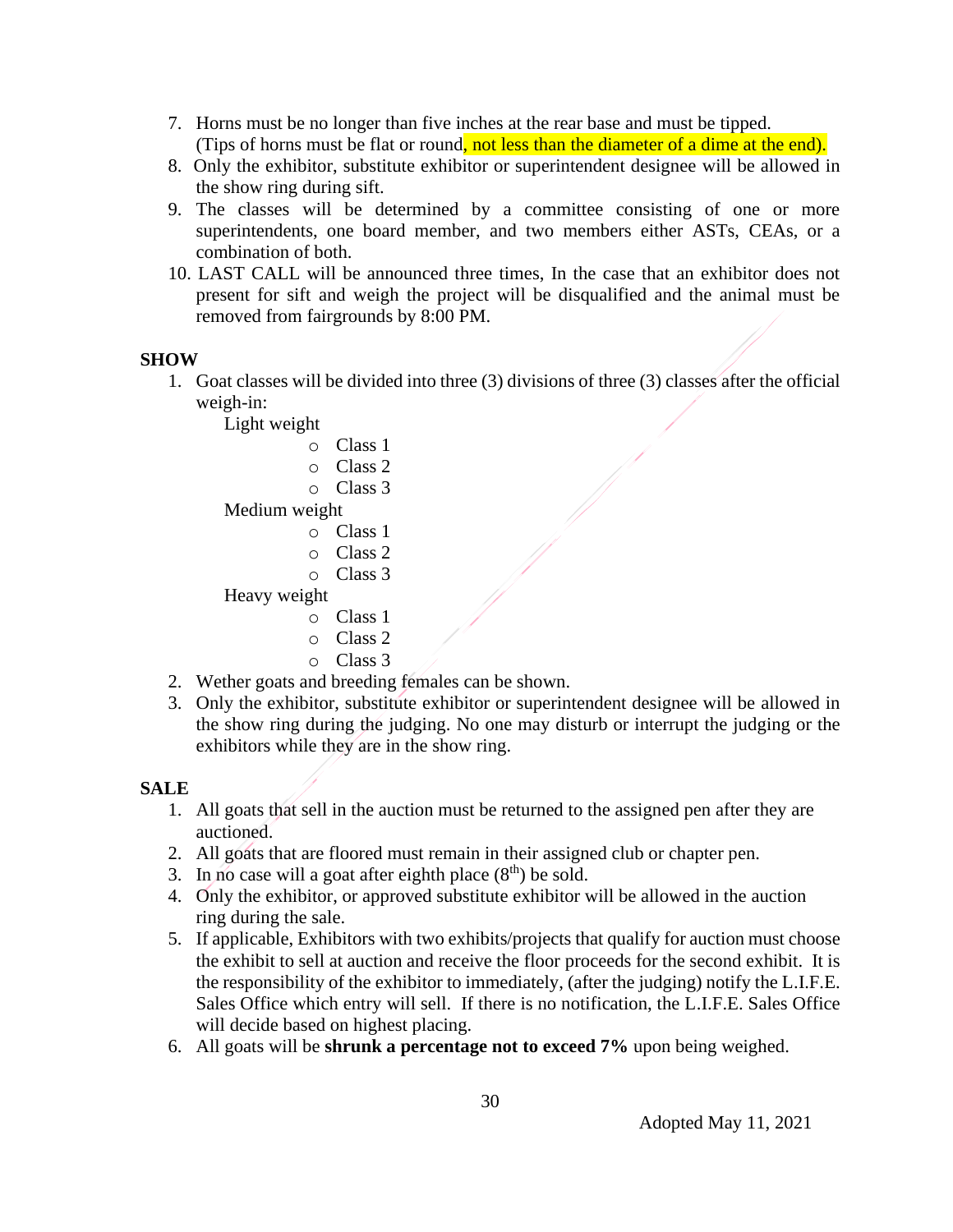#### **DISPERSAL**

- 1. Exhibitors with goats missing ear tags at time of dispersal may be subject to a \$100 fine.
- 2. All goats that are auctioned must remain in the club/chapter pens on the Sunday of the fair.
- 3. All goats that are floored must remain in their club/chapter pens on the Sunday of the fair.
- 4. Buyers must pick up all livestock between 2:00pm and 4:00pm. Livestock will not be released without the buyer's receipt. Any livestock not picked up by 4:00pm will become the property of L.I.F.E.
- 5. Show boxes can be removed after 2:00pm and with security clearance. Theft of Livestock will result in forfeiture of money from the auction, Add-Ons, premiums, and may be barred from further competition the following year or indefinitely if determined that the exhibitor violated L.I.F.E Rules.

#### **POULTRY SHOW SPECIAL RULES**

The purpose of the Poultry Show is to encourage the production and marketing of better broiler, roasters, and turkeys and demonstrate to 4-H Club members and F.F.A. Chapter members the importance of grading standards and selection techniques to encourage them in the field of poultry science.

#### **ENTRIES**

- 1. All Entry Cards must be signed by the Exhibitor, Parent or Legal Guardian, and A.S.T. or C.E.A.
- 2. Entry cards accompanied by a \$30 entry fee must be delivered by the AST/CEA to the L.I.F.E. office by 5:00 pm on the Entry Closing Date, **December 1, 2021.** No late entries will be accepted.
- 3. The Exhibitor must have fed and cared for the Poultry exclusively by the contestant during the feeding period in Webb County.

31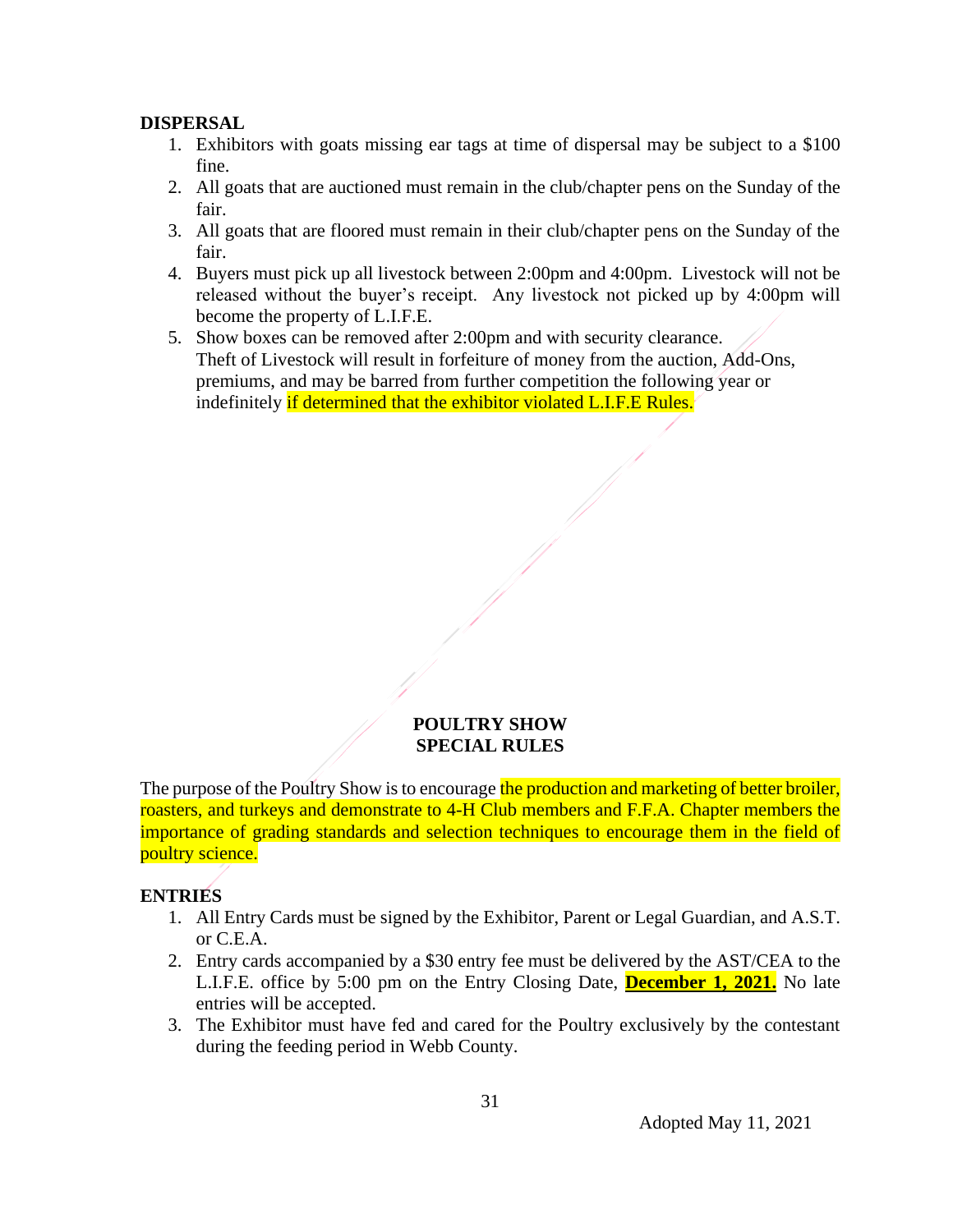- 4. L.I.F.E. livestock committee reserves the right to inspect animals at any time, with or without notice, after the validation date.
- 5. Prior to removing any poultry from the county for over 48 hours, written notice of reason for travel, destination and dates of travel must be submitted to the LIFE office, and C.E.A. or A.S.T. Failure to do so will result in disqualification.
- 6. Direct siblings, half-siblings, or step-siblings may validate **toms, hens,** roasters, and broilers chick flocks together and select birds from the common flock for Show. The siblings must reside in the same household, and they must raise the flock together. Other family relationships will not be allowed.
- 7. All poultry pens need to be kept clean, fed, and watered throughout the day. Poultry committee members will conduct periodic checks of poultry pens to ensure that pens are clean, and birds are fed and watered daily. Exhibitors will receive a warning if the pens are not cleaned, and the birds are not fed and watered. A second warning may result in possible action to be determined by L.I.F.E. livestock committee and/or Board.

#### **VALIDATION**

1. Validation for turkeys, broilers, and roasters will be at a time designated by the poultry superintendent and/or his designee. It will end when the last poultry project is dispersed and validated.

2 Validation will be the same day as the dispersal of Poultry.

3. Broilers, roasters, and turkeys will be leg/wing banded by hatchery and verified on the day of dispersal/validation.

#### **SIFT**

1. Sift day will be on **March 2, 2021**.

2. All poultry projects will be sifted on the following rules by a qualified sifter who is appointed by L.I.F.E. and all birds will be examined by him/her to determine live market value.

2.1 Quality and weight, Poultry weighing outside of weight limit will be given only one IMMEDIATE REWEIGH.

2.2 Any birds showing symptoms of sickness, disease, or external parasites will be excluded from the exhibition at the discretion of the sifting judge or the judge if discovered during the Show. Bruising and/or breast blisters (other than on wing tips; past last wing joint), cuts, tears, broken or disjointed bones to the degree that is determined objectionable by the sifting judge, poor or feathering to the extent that is deemed undesirable by the sifting judge, poor market condition of the bird and /or birds determined undesirable by the sifting judge will be excluded from the exhibition and should be removed from fairgrounds immediately.

2.3 Any Bird that was deemed to be of show quality by the sifting judge and dies on the day of show will still be allowed to participate.

2.6 Only show quality birds will be accepted into the Show at the discretion of the judge.

2.7 Broilers deemed to be of show quality should not be sifted for non-uniformity.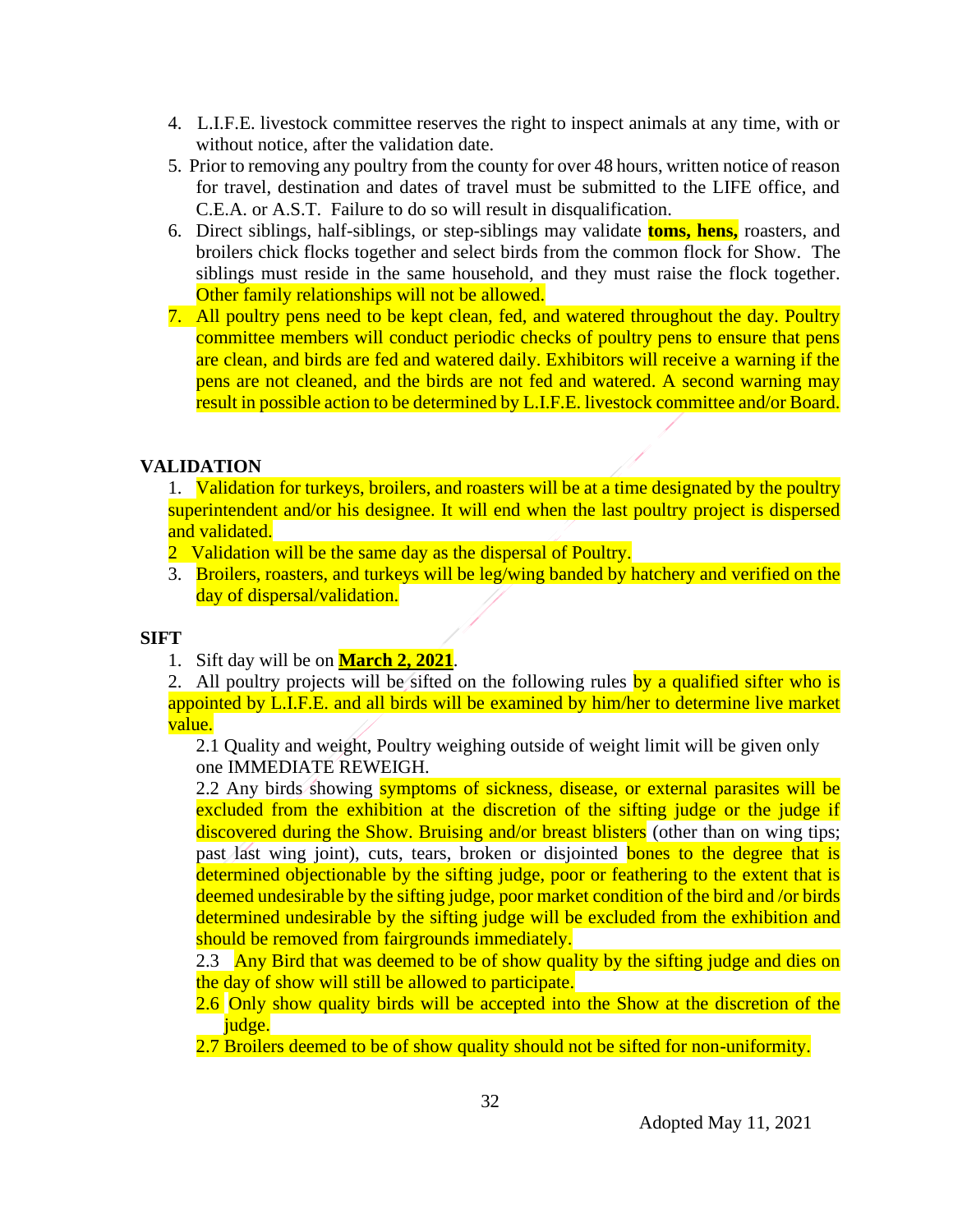- 2.8 All birds will be wing-banded before issuance to exhibitors. Any bird without the original wing band will not be permitted into the Show. Only wing band numbers initially assigned to the individual exhibitors and/or siblings of a single-family will be accepted. Any wing bands showing signs of tampering will disqualify the entry. Any birds without a uniquely numbered wing band will be disqualified.
- 3. All exhibitors in this division must have their projects with them during sifting. No substitutions of birds during sifting, except for broilers. All sifted birds to include a pen of broilers sifted by the sifting judge will be visibly marked by the Poultry Superintendent or his/her designee to indicate that the bird or birds have been sifted and must be removed from the fairgrounds. Once a bird or a pen of birds are sifted, they will not be permitted into the Show.
- 4. There will be four (4) classes of Poultry:

4.1 One class of Roasters. The Livestock Superintendent or his/her designee will order all roasters for L.I.F.E. each year at the appropriate time, and only these same roasters will be allowed to be entered in the Show. All roasters will have a common hatch date. All roasters MUST be purchased from the L.I.F.E. office through the A.S.T. or C.E.A.

- o Single Entry Bird
- o Male or Female
- o Minimum weight 9lbs
- o There is no maximum weight limit
- o Must be commercial strain, Yellow Cornish-Plymouth Rock Cross that are obtained from a Pullorum-Typhoid and Mycoplasma Gallisepticum clean hatchery.
- 4.2 One class Broilers: The Livestock Superintendent or his/her designee will order all Broilers for L.I.F.E. each year at the appropriate time, and only these same Broilers will be allowed to be entered in the Show. All broilers will have a common hatch date. In order to participate, all roasters must be purchased by the AST/CEA from LIFE office.
	- o Must be commercial strain, Yellow Cornish-Plymouth Rock Cross that are obtained from a Pullorum-Typhoid and Mycoplasma Gallisepticum clean hatchery.
	- $\circ$  All broilers must be owned and in possession of the Exhibitor at least five (5) weeks prior to the Show.
	- $\circ$  One (1) Pen of Three Broilers of the same sex or mixed sex.
	- $\circ$  Minimum weight, 9 lbs.
	- o There is no maximum weight limit
	- $\circ$  Each Exhibitor may enter one (1) pen of broilers which consists of three (3) birds.
	- $\circ$  Each Exhibitor may present only three (3) birds for sifting. The sifting judge may allow a substitute to be presented if one of the three birds is damaged If the substitute broiler is sifted, then the **whole pen is eliminated** and will not be permitted into the Show.
- 4.3 One class of Turkey Toms: The Livestock Superintendent or his/her designee will order all Turkey Toms for L.I.F.E. each year at the appropriate time, and only these same Turkey Toms will be allowed to be entered in the Show. All Turkey Toms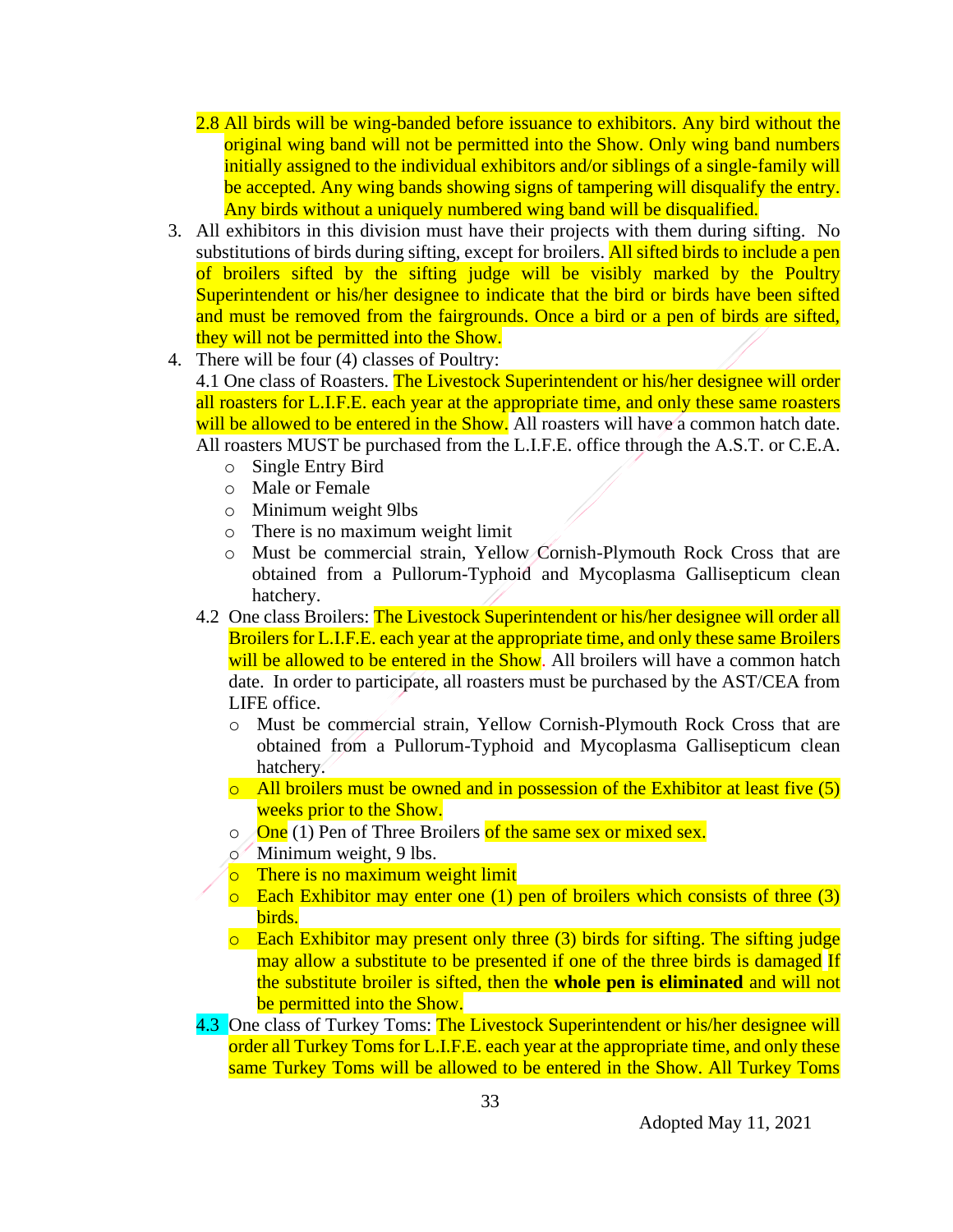will have a common hatch date. To participate, all Turkey Toms must be purchased by the AST/CEA from L.I.F.E. office by **August 27th, 2021.**

- o Must be commercial strain Nicholas Broad Breasted White and from a Pullorum-Typhoid and Mycoplasma Gallisepticum clean hatchery.
- o Minimum weight: 20 lbs.
- o There is no maximum weight limit.
- 4.4 One class of Turkey Hens: The Livestock Superintendent or his/her designee will order all Turkey Hens for L.I.F.E. each year at the appropriate time, and only these same Turkey Hens will be allowed to be entered in the Show. All Turkey Hens will have a common hatch date. To participate, all Turkey Hens must be purchased by the AST/CEA from L.I.F.E. office by **August 27th, 2021**.
	- o Must be commercial strain Nicholas Broad Breasted White and from a Pullorum-Typhoid and Mycoplasma Gallisepticum clean hatchery.
- o Minimum weight: 15 lbs.
- o There is no maximum weight limit.
- 5. Only the Exhibitor, substitute exhibitor, or superintendent designee will be allowed in the show ring during the Show.

#### **SHOW**

- 1. The Poultry Show will be as followed:
	- **Roasters**
	- Broilers
	- Turkey Hen
	- **•** Turkey Toms
- 2. All Exhibitors must be with their entry during judging. The judge will place entries based on the show quality of the birds.
- 3. Each Exhibitor may show two (2) poultry projects, **but they must be of different classes.**
- 4. Only the Exhibitor (s), substitute exhibitor, or superintendent designee will be allowed in the show ring during the judging**.** No one may disturb or interrupt the judging or the exhibitors while they are in the show ring.
- 5. An assistant will be allowed in the ring for show purposes only and will be distinguished with a card that will be worn on their shirt. Assistant must be an exhibitor or livestock committee member.

#### **SALE**

- 1. In no case will any poultry after  $5<sup>th</sup>$  place will be sold. Poultry between  $6<sup>th</sup>$  and  $10<sup>th</sup>$ place will be awarded premiums. Premiums will be as follow:  $6<sup>th</sup>$  place - \$150.00, 7<sup>th</sup> place - \$125.00, 8<sup>th</sup> place - \$100.00, 9<sup>th</sup> place - \$90.00, 10<sup>th</sup> place \$80.00. An exhibitor awarded a premium will not be allowed to sell any project in the sale.
- 2. If applicable, Exhibitors with two exhibits/projects that qualify for auction must choose the exhibit to sell. It is the responsibility of the Exhibitor to immediately (after the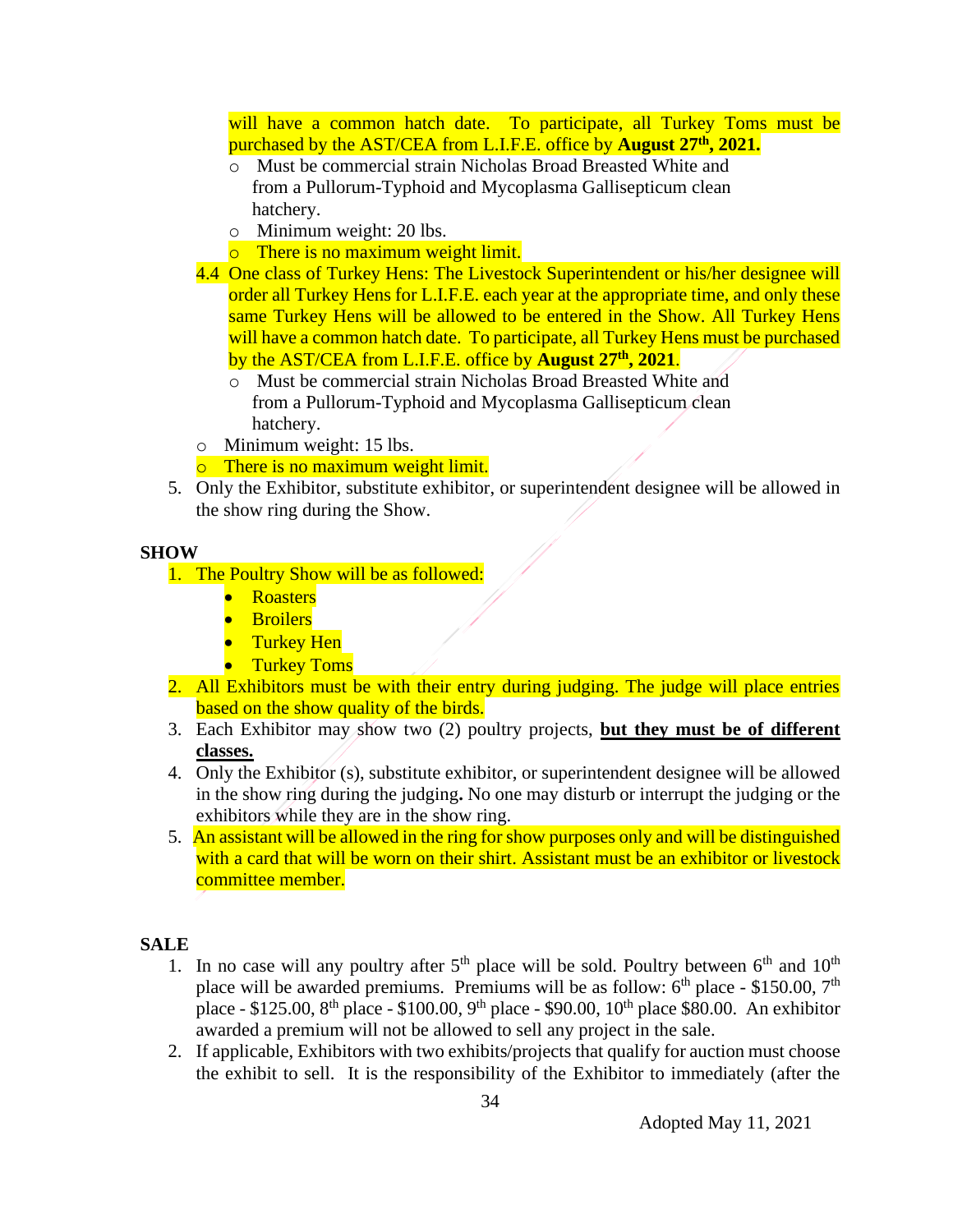judging) notify the L.I.F.E. Sales Office which entry will sell. If there is no notification, the L.I.F.E. Sales Office will decide based on the highest placing.

- 3. There is no floor on Poultry.
- 4. All Poultry that is auctioned must be returned to the club/chapter cages after the sale.
- 5. All Poultry that does not sell in the auction must remain in the club/chapter cages after the sale until dispersal Sunday.
- 5. Only the exhibitor or superintendent designee will be allowed in the auction ring during the sale.

#### **DISPERSAL**

- 1. Exhibitors with poultry missing wing/leg bands at the time of dispersal may be subject to a \$100 fine.
- 2. All Poultry that is auctioned must remain in the club/chapter pens on the Sunday of the fair.
- 3. All Poultry that does not sell in the auction must be removed by the Exhibitor on the Sunday of the fair after 2:00 pm. Only the exhibitor and one  $(1)$  parent/guardian will be allowed to pick up the project.
- 4. Buyers must pick up all Poultry between 2:00 pm, and 4:00 pm. Livestock will not be released without the buyer's receipt. Any livestock not picked up by 4:00 pm will become the property of L.I.F.E.
- 5. Show boxes can be removed on Sunday after 2:00 pm and with security clearance.

#### **RABBIT SHOW SPECIAL RULES**

The purpose of the Rabbit Show is to encourage 4-H Club members and FFA Chapter members to participate in a practical rabbit production program. Emphasis on economy in the feeding operation is recommended.

#### **ENTRIES**

- 1. All Entry Cards must be signed by the Exhibitor, Parent or Legal Guardian, and AST or CEA.
- 2. Entry cards accompanied by a \$30 entry fee must be delivered by the AST/CEA to the L.I.F.E. office by 5:00 PM on the Entry Closing Date, **December 1, 2021.** No late entries will be accepted.
- 3. The exhibitor must have fed and cared for the rabbit(s) exclusively by the contestant during the feeding period in Webb County.
- 4. L.I.F.E. livestock committee reserves the right to inspect animals at any time, with or without notice, after the validation date.
- 5. Prior to removing any rabbit from the county for over 48 hours, written notice of reason for travel, destination and dates of travel must be submitted to the LIFE office, and CEA or AST. Failure to do so will result in disqualification.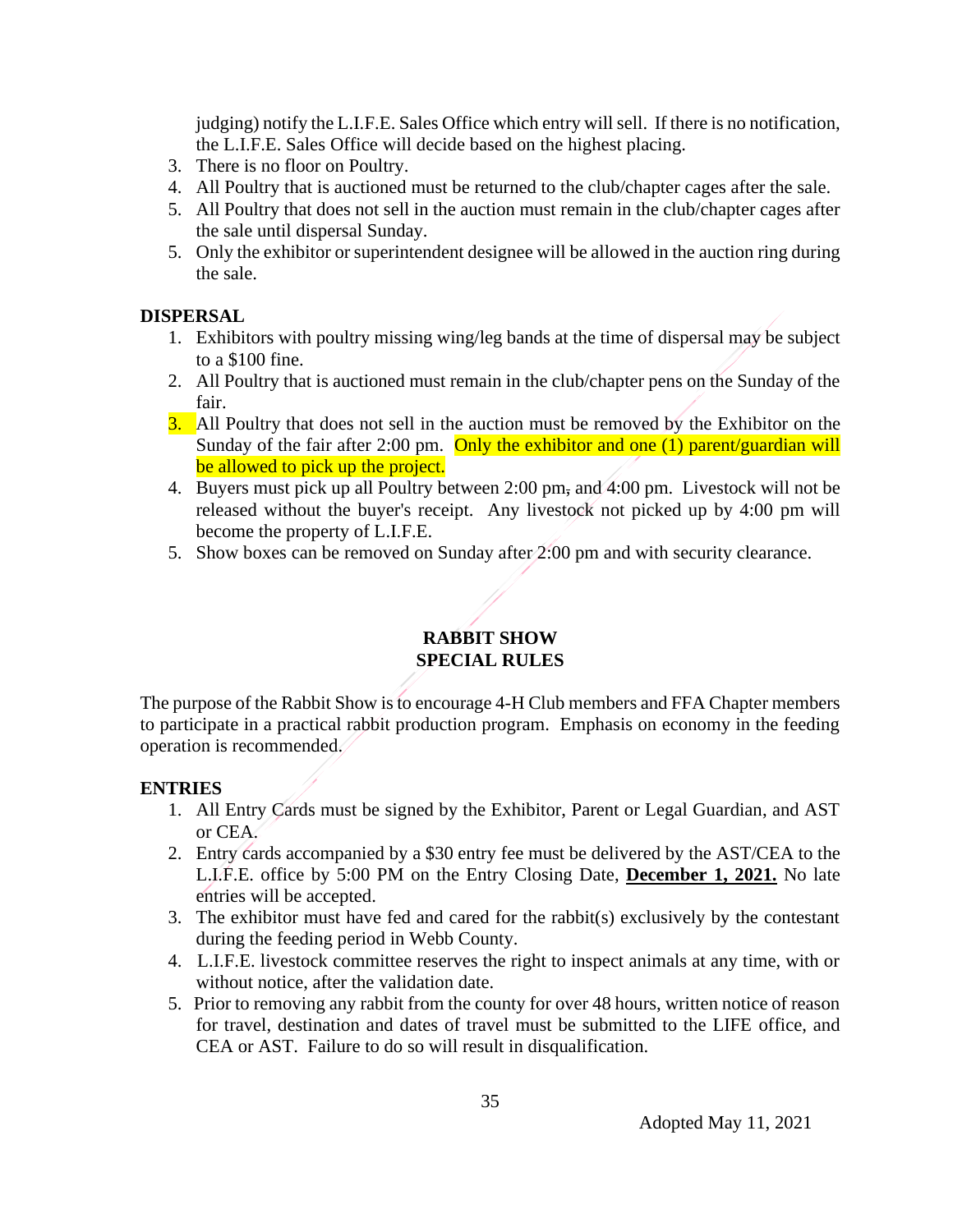6. Direct siblings, half siblings, or step siblings may validate broiler and fryer rabbits from the same household pen or pens. However, each exhibitor must select their own rabbit(s) from the common group for sift, show and sale. The siblings must reside in the same household, and they must raise the rabbits together.

#### **VALIDATON**

1. Validation will begin at 8:00 AM Saturday, **January 29, 2022,** and end when the last rabbit of the scheduled time frame is validated.

2. Rabbit projects will be tattooed on the left ear on the validation date.

#### **SIFT**

- 1. Sift day will be **March 1, 2022.**
- 2. All rabbits will be sifted by a professional sifter and all American Rabbit Breeders Association Disqualifications and Eliminations and those present herein shall apply to each entry. Any rabbit with signs of disease, external parasites, (ear canker or mites) fur chewing, hutch stains or physical abnormalities (wolf teeth, buck teeth, butting) will be sifted from the show at the discretion of the sift judge.
- 3. Rabbits will be divided into two divisions.
	- 3.1 Fryer Rabbits
		- o A fryer rabbit entry will consist of a meat pen of three (3) rabbits, all of the same breed and variety but not necessarily from the same litter.
		- o Fryer Rabbits must be born on or after **December 22, 2021** (@ 70 days of age or younger on the day of sift).
		- $\circ$  Weight limit is no less than three (3) pounds each, and not over five (5) pounds each.
		- o One fryer rabbit may be immediately substituted. If the substitute fryer rabbit is sifted then the whole pen is eliminated.
		- o If any one fryer rabbit in the pen including the substituted fryer rabbit is sifted, the whole pen is sifted.
	- 3.2 Broiler Rabbits
		- o An entry will consist of one broiler rabbit whose weight should be no less than five and one-half pound (5.5 lbs.) and no more than nine pounds (9 lbs.).
		- o All rabbits entered in this class must be born on or after **September 2, 2021**(@ 180 days of age or younger on the day of sift).
- 4. THERE WILL BE ONLY ONE WEIGH-IN FOR EACH RABBIT. In the case where the animal weighs outside the weight limit, only one (1) immediate reweigh will be allowed. All rabbits must be weighed in the presence of the judge. There will be no substituting of rabbits during the weighing and sifting except for fryers.
- 5. Classes will be:
	- 5.1 Class I New Zealand
	- 5.2 Class II All other breeds and cross breeds
- 6. Only the exhibitor, substitute exhibitor or superintendent designee will be allowed in the show ring during sift.
- 7. Exhibitors are responsible for furnishing their own approved equipment for feed and water while their rabbits are exhibited.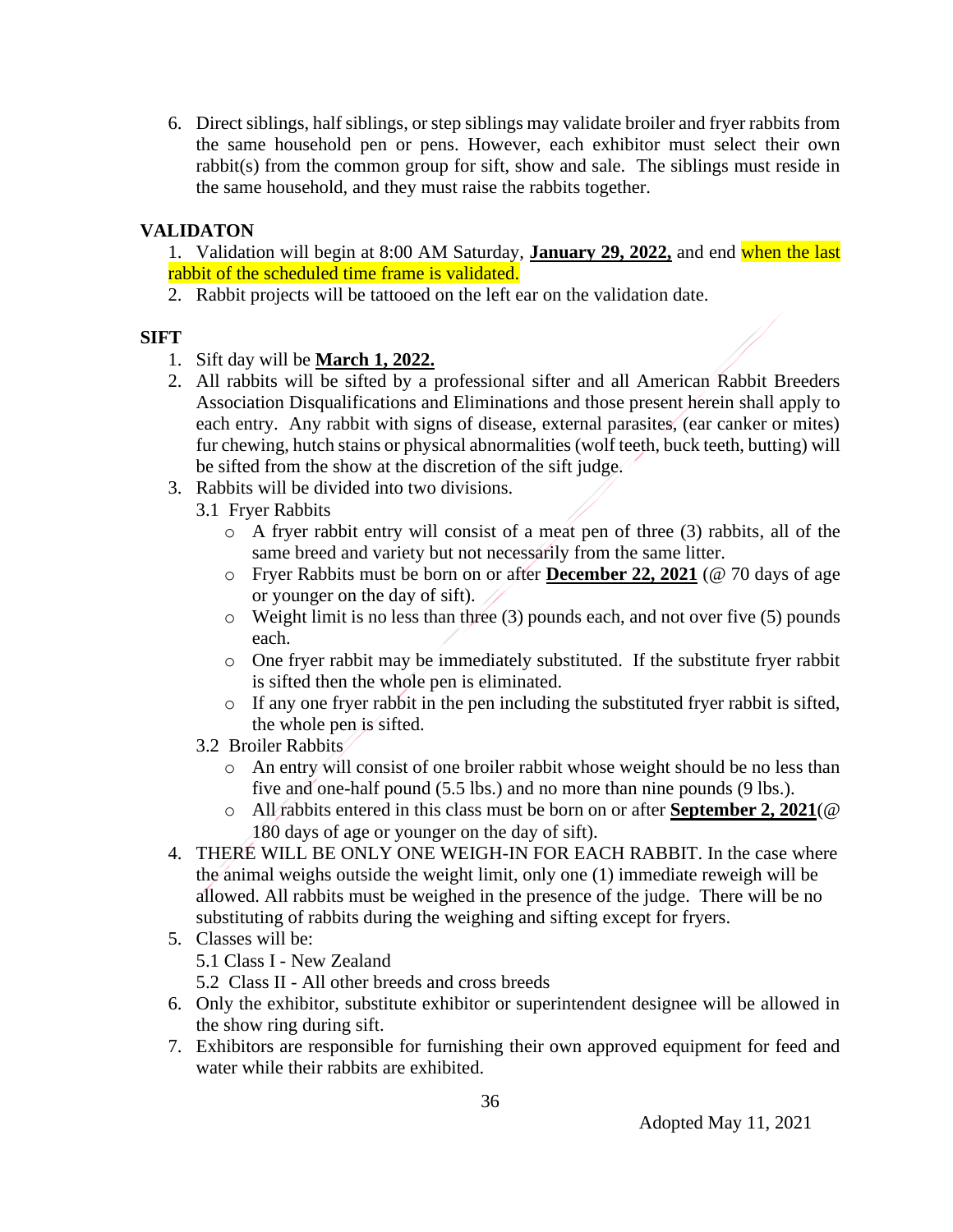8. All rabbits must be secured, using a zip-tie only, at all times in their assigned cage. Exhibitor must furnish their zip-ties which must be removed by 10:00pm on Saturday night.

#### **SHOW**

- 1. Exhibitors are limited to two entries.
- 2. If there are more than 40 entries in any class, rabbits will be equally divided into two (2) sub-classes for judging. The top ten (10) in each sub-class will be judged for final placing for the particular class.
- 3. All rabbit entries will be judged for market meat characteristics.
- 4. Only the exhibitor, substitute exhibitor or superintendent designee will be allowed in the show ring during the sale. No one may disturb or interrupt the judging or the exhibitors while they are in the show ring.

#### **SALE**

- 1. In no case will any rabbit after  $5<sup>th</sup>$  place will be sold. Rabbits between  $6<sup>th</sup>$  and  $10<sup>th</sup>$  place will be awarded premiums. Premiums will be as follow:  $6<sup>th</sup>$  place - \$150.00,  $7<sup>th</sup>$  place - \$125.00, 8<sup>th</sup> place - \$100.00, 9<sup>th</sup> place - \$90.00, 10<sup>th</sup> place - \$80.00. An exhibitor awarded a premium will not be allowed to sell any project in the sale.
- 2. If applicable, Exhibitors with two exhibits/projects that qualify for auction must choose the exhibit to sell. It is the responsibility of the exhibitor to immediately, (after the judging) notify the L.I.F.E. Sales Office which entry will sell. If there is no notification, the L.I.F.E. Sales Office will decide based on highest placing.
- 3. There is no floor on rabbits.
- 4. All rabbits selling in the auction must be returned to the assigned club/chapter cages.
- 5. All rabbits not selling in the auction must remain in assigned cage until dispersal Sunday.
- 6**.** Only the exhibitor, or superintendent designee will be allowed in the auction ring during the sale.

#### **DISPERSAL**

- 1. All Rabbits that sell in the auction must remain in the assigned club/chapter pens on the Sunday of the fair.
- 2. All Rabbits that do not sell in the auction must be removed by exhibitor on the Sunday of the fair after 2:00pm. Only the exhibitor and one (1) parent/guardian will be allowed to pick up project.
- 3. Buyers must be pick up all rabbits between 2:00pm and 4:00pm. Livestock will not be released without the buyer's receipt. Any livestock not picked up by 4:00pm will become the property of L.I.F.E.
- 4. Show boxes can be removed after 2:00 pm and with security clearance.
- 5. Theft of Livestock will result in forfeiture of money from the auction, Add-Ons, premiums, and may be barred from further competition the following year or indefinitely if determined that the exhibitor violated L.I.F.E Rules.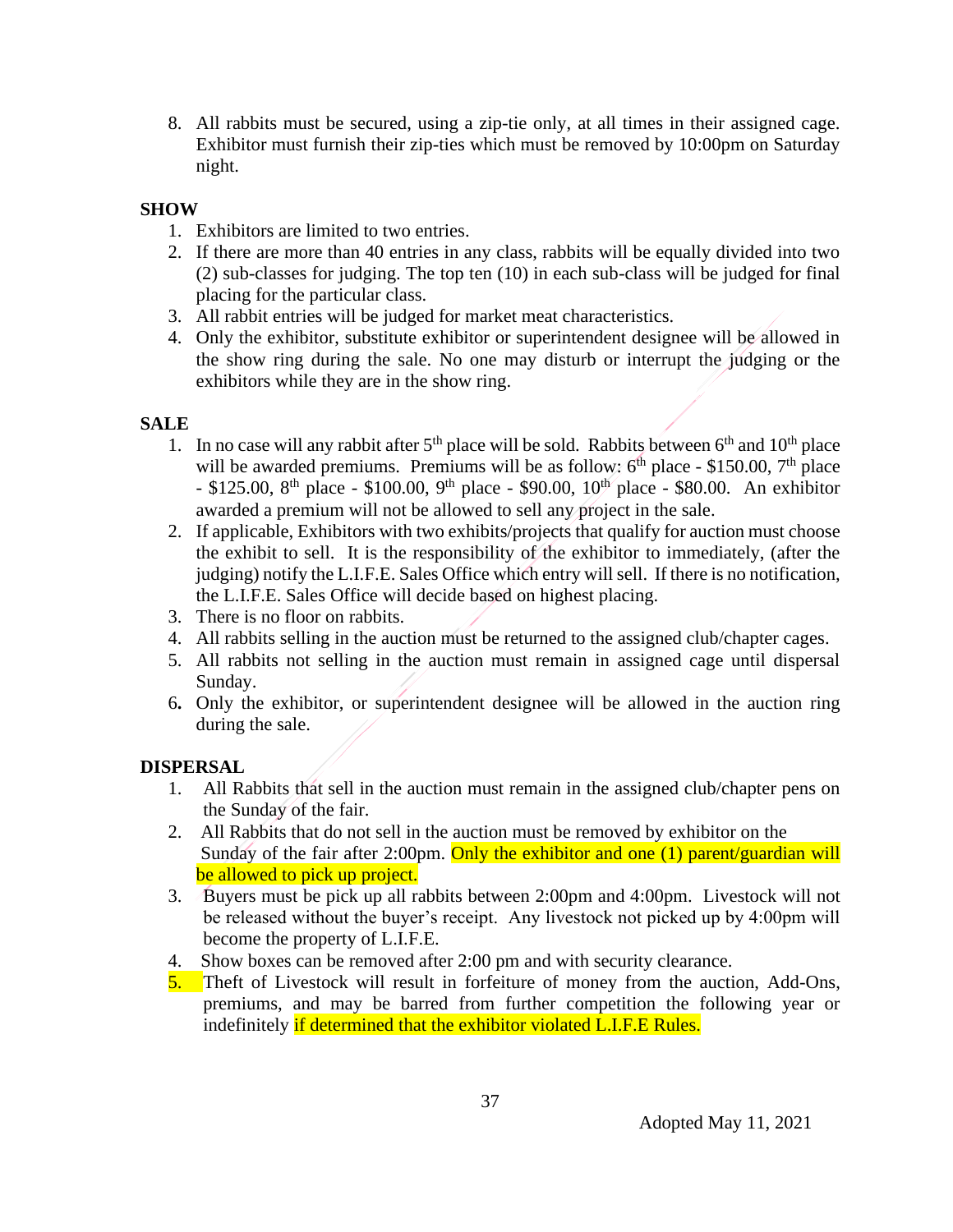#### **OPEN HEIFER EXHIBITION SHOW SPECIAL RULES**

The purpose of the open heifer exhibition show is to encourage 4-H Club members and FFA Chapter members to participate in an event to showcase quality heifers from a variation of breeds.

#### **ENTRIES**

- 1. All Entry Cards must be signed by the Exhibitor and Parent/Legal Guardian.
- 2. Entry cards accompanied by a \$30 entry fee must be turned in to the L.I.F.E. office by 5:00 PM on the Entry Closing Date.
- 3. L.I.F.E. livestock committee reserves the right to inspect animals at any time, with or without notice.
- 1. Wild or unruly heifers will not be allowed to participate in the show.
- 2. Heifers must be of show quality, or they will be sifted upon discretion of the livestock Committee.

3.Heifers will be divided into three (3) age divisions.

- Class 1 (Under 1 year old)
- Class 2 (1-1  $\frac{1}{2}$  years old)
- Class  $3(1\frac{1}{2} 2 \text{ years old})$
- 4. Only the exhibitor, substitute exhibitor or superintendent designee will be allowed in the show ring during the sift.